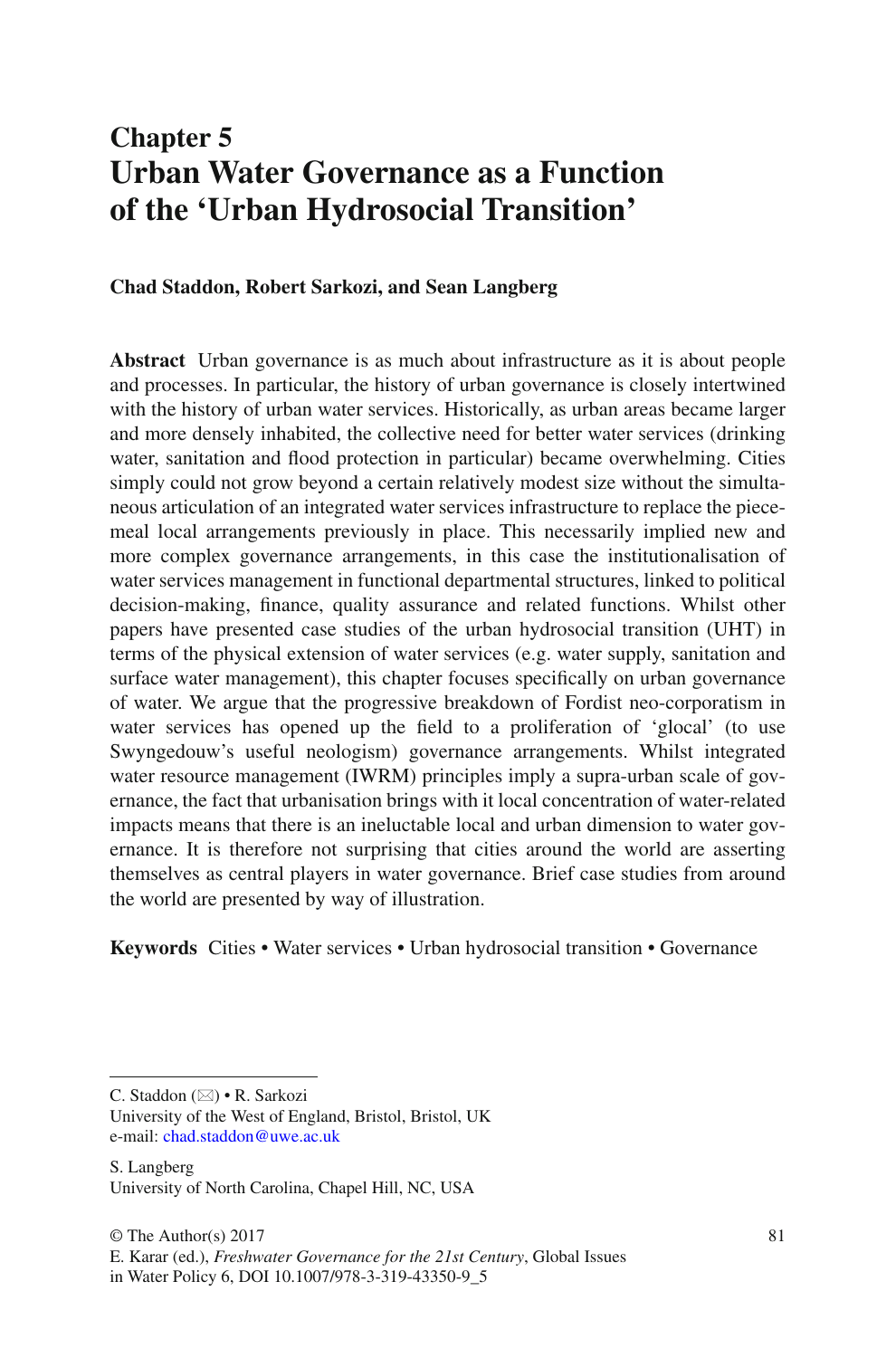# **5.1 Introduction**

 The development and extension of water services infrastructure has been a key foundational element of industrialisation and urbanisation since at least the 'Great Sanitary Awakening' of the mid-nineteenth century. As urban areas became both larger and more densely inhabited, the collective need for better water services (drinking water, sanitation and flood protection in particular) became overwhelming. Cities simply could not grow beyond a certain relatively modest size without the simultaneous articulation of an integrated water services infrastructure to replace the piecemeal local arrangements then in place, a reality amply demonstrated by Dr. John Snow's intervention during the 1854 cholera epidemic in London. The midtwentieth- century completion (in Europe, North America and parts of Australasia) of the resulting project of mass provision of standardised water supply and sanita-tion services, what we have elsewhere (Staddon [2010](#page-21-0); Staddon and Langberg [2014](#page-21-0)) called 'hydromodernism', was then followed by several waves of restructuring in the water services value chain, based particularly on new ideas about the respective roles of the public and private sectors, new technologies and burgeoning recognition of the water needs of the natural environment.

 Unfortunately, in much of the developing world, even 'hydromodernism' is as yet unattained and perhaps unattainable. In addition, too-rapid urbanisation in many developing nations has gone hand in hand with the growth of what are called 'periurban' areas that combine urban and rural characteristics and present new chal-lenges to water (and other) services provision (Harris et al. [2013](#page-19-0); McGee 2002; Tacoli [2006](#page-21-0) ). Despite concerted international efforts in recent decades, there are still at least a BILLION people in the developing world without adequate access to basic water services. A typical pattern, exemplified by Kampala, Uganda, involves a very limited extent of piped drinking water and sewerage interconnection to urban households (classic 'hydromodernism'), with the vast majority depending on expensive private water sellers, local water collection (often undertaken by children) and defecation in pit latrines and/or in the open. Dr. Snow would be horrified by the high level of water services *insecurity* prevailing in many twenty-first-century cities around the world.

 Fortunately there is a way of easily presenting the historical progression from a low level of water services to a higher level, and the governance arrangements needed to bring it about. It is also possible to indicate the key drivers of water services development. Cities around the world can be understood from the point of view of their location within the 'urban hydrosocial transition' (UHT), a historical geographical framework that sees cities as manifestations of successive 'hydrosocial contracts' between agents of economic, political, cultural and technological change. This concept builds on work undertaken by Brown and Morison (2011) and Brown et al. (2009) on 'water-sensitive cities' (also Lundqvist et al. [2001](#page-20-0)), Turton and Meissner (2002) on the 'hydrosocial contract', Swyngedouw (2005) on 'urban metabolism' and Thapa et al. (2014) on 'water security indices'. A key innovation offered here is the simplified three-part historical geographical schema based on a limited number of readily available key indicators and associated drivers, including models of urban water governance.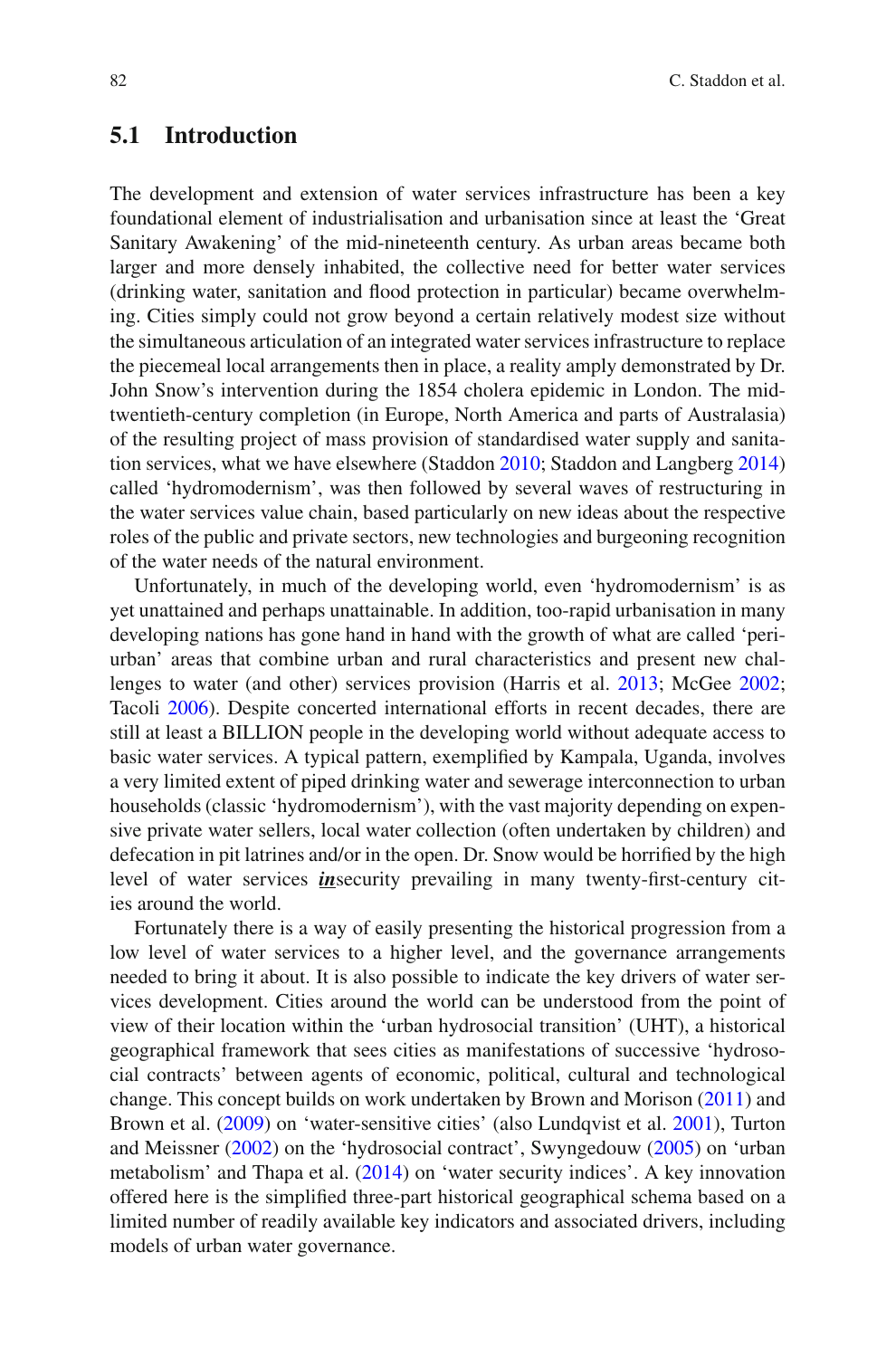Whilst other papers (e.g. Staddon and Langberg 2014) have presented case studies of the UHT in terms of the physical extension of water services (water supply, sanitation and surface water management), this chapter focuses more on urban-scale governance of water. We argue that the progressive breakdown of Fordist neocorporatism in water services has opened up the field for a proliferation of 'glocal' (to use Swyngedouw's useful neologism) governance arrangements. Whilst IWRM principles usually imply a supra-urban scale of governance, the fact that impacts are expressed *locally* and urbanisation brings with it a concentration of water-related impacts means that there is an ineluctable urban dimension to water governance. Conversely, urban governance has a strong water (and public works) dimension. Urban leaders have played a critical role in the development of new models of service delivery in water supply, sanitation, surface water drainage and water-related ecosystems services, even as higher-level 'apex organisations' have sought to assert themselves. As the three 'water-city' case studies show, there are real challenges in achieving urban-scale system integration between water and services, especially as articulated through development control and land-use planning. Thus analytical attention to changing geographies of urban water governance illuminates much more than the mere particularities of local experience in water services. Brief case studies from around the world are presented by way of illustration.

 The purpose of this chapter is to introduce the UHT as a way of thinking about the changing relationship between cities, water services and the related institution of urban water governance. In addition to permitting observers to place any given city on a comparative continuum of hydrosocial development, the concept also suggests likely hydrosocial development futures based on attention to the underlying drivers of progress through the UHT. The salience of the UHT concept is illustrated with data from urban exemplars from the developed world (Bristol, UK, and Osaka, Japan) and the developing world (Kampala, Uganda).

### **5.2 The Urban Hydrosocial Transition**

 The scholarly study of water networks has focused mainly on urban areas, following well-known studies of large sociotechnical systems such as electricity (Hughes 1985), transportation (Hall 1969), telecommunications (Hadlaw 2011) and gas (Tarr and Dupuy [1988](#page-21-0)). These works generally presuppose a static state of natural resources and tend to overemphasise technological innovations as the primary engines of urban change. This approach generally consists of urban case studies of infrastructure development through continuous waves of technological innovation, business model restructuring and changing attitudes about state regulation. Hughes's [\( 1985](#page-20-0) ) otherwise gripping account of the battle between advocates of DC and AC electricity distribution systems in the eastern US is a good example of this genre. The literature on urban water services is by now large, focusing especially on the study of the local water markets, the consequences of service privatisation (as part of a larger restructuring of the state apparatus) and urban management of the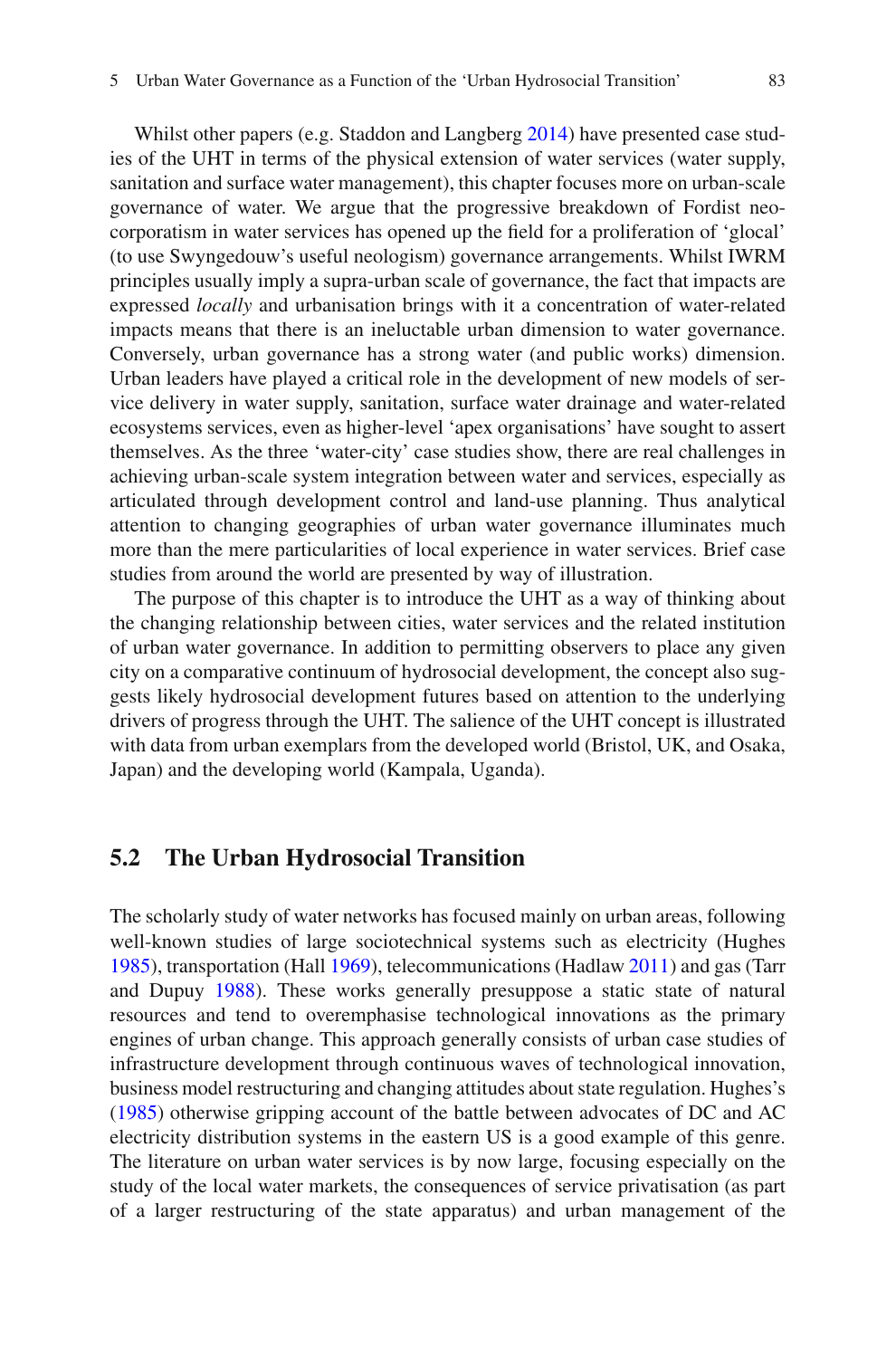networks and changing urban water cultures (e.g. Barraqué 1998; Brown and Morison 2011; Brown et al. 2009; Jaglin 2004; Molle [2001](#page-20-0); Schneier-Madanes 2003; Swyngedouw 2005). However, as with the literature on urban infrastructures, there is a tendency towards either technological or economic determinism.

 In contrast to the above literature, we argue that urban water services strategies that are sensitive to regional or local, social, economic and cultural factors emerge through what Turton and others have called the 'hydrosocial contract' (Lundqvist et al. [2001](#page-20-0); Turton and Ohlsson [1999](#page-21-0)). Turton and Meissner (2002) characterise the hydrosocial contract as:

 …the unwritten contract that exists between the public and the government…that comes into existence when the individual is no longer capable of mobilising sufficient water for their own personal survival, and that acts as a mandate by which government ultimately takes on and executes this responsibility. This hydrosocial contract thus acts as the basis for institutional development, and also determines what the public deems to be fair and legitimate practice such as the desire for ecological sustainability…

 This is an important underpinning to the UHT model because it grounds thinking in acknowledgement of the fact that 'big' ideas (e.g. about the relative roles of public and private sectors or about the 'rights' of urban citizens to certain services) must always enter into accommodations with pre-existing local conditions (e.g. the preexisting institutional and geographical structures of water provision in England and Wales prior to privatisation in 1989). In other words, from the mass cholera and typhus epidemics in nineteenth-century European cities, water services infrastructure has developed as a function of the interaction between new technical capabilities (e.g. perfection of sand filtration, invention of chlorination and other disinfection methods, etc.), the inertia of the pre-existing hydrosocial system (based on paternalistic localism) and the changing attitudes of citizens and government ('governmentality') towards the respective roles of public and private sectors in planning, financing and regulating this burgeoning civil infrastructure. Context really does matter – water services governance is both a general and a specific phenomenon. Thus privatisation in England and Wales came at the price of quite strong regulation reflective of prevailing British ideas about state-economy-society relations, a British 'hydrosocial contract' if you will. In other places, as is well known, water services privatisation has been less well regulated, reflecting different local conditions and with sometimes disastrous results (Cochabamba, Bolivia, being a particularly poignant example – see Olivera and Lewis [2004](#page-20-0) ).

 So the UHT depends, ultimately, on the underlying 'hydrosocial contract' prevailing in a given place and time. And it is possible to sketch out in greater detail its specific economic, political, technical and environmental characteristics. Table [5.1](#page-4-0) depicts some of the key characteristics and drivers of the UHT since the midnineteenth century. As nineteenth-century societies really began to urbanise, modernise and democratise, starting in Europe and North America, water services necessarily became an ever larger part of the political 'conversation'. In the first phase of the UHT, what we call 'hydro-precarity', a sense of 'civic mission' eventually developed around public health and water services, combining with available technologies and investment capital (public and private) to create what Barraqué calls the 'more water from further' hydroengineering principle.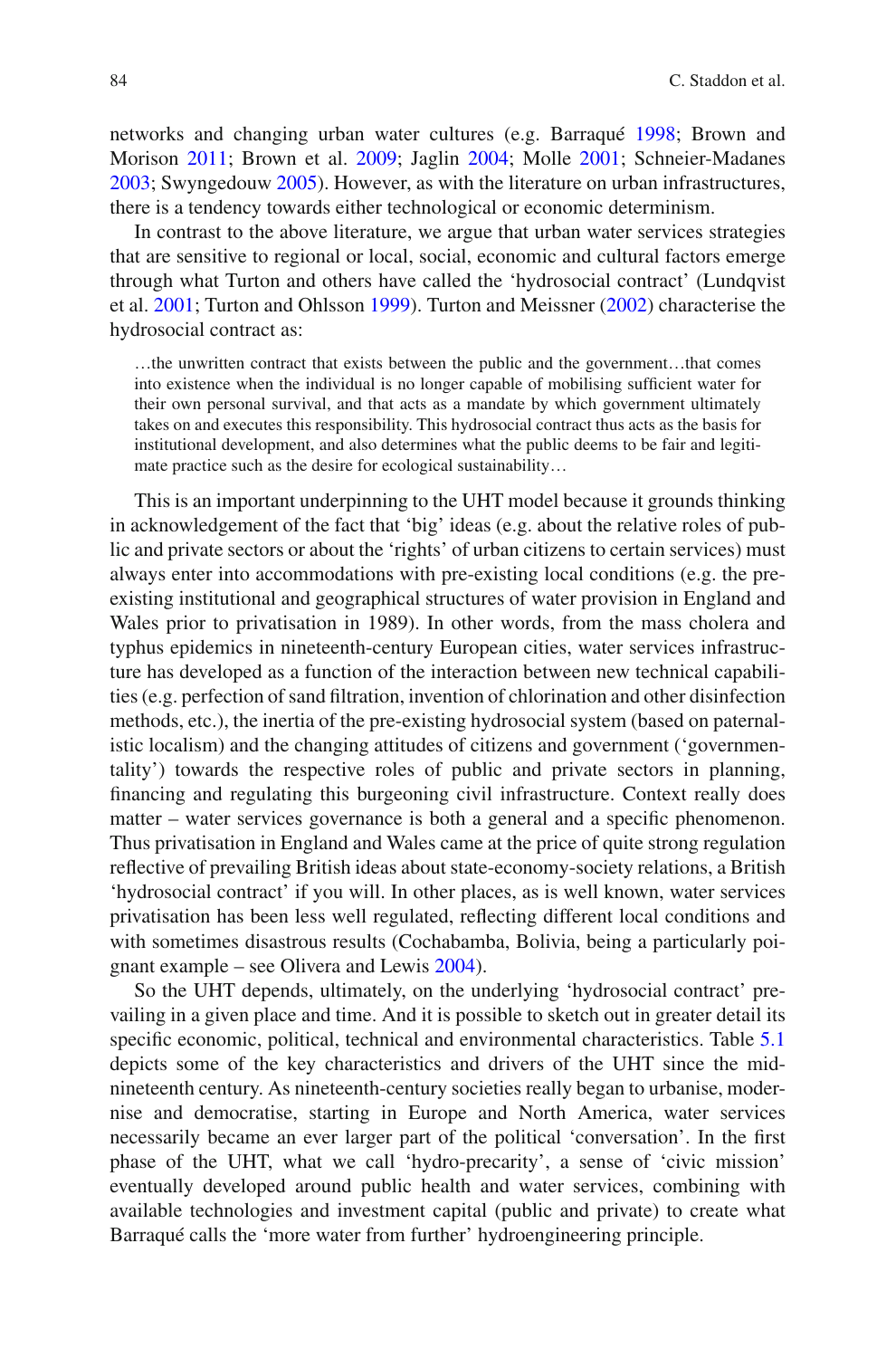|                                  | Phase 1                                   | Phase 2                                                         | Phase 3                                                 |  |
|----------------------------------|-------------------------------------------|-----------------------------------------------------------------|---------------------------------------------------------|--|
|                                  | Hydro-precarity                           | Hydromodernism                                                  | Hydro-security                                          |  |
| Approximate<br>dates             | Up to $1914$                              | 1914 to 1992                                                    | After 1992                                              |  |
| <b>Economic system</b>           | Pre-Fordist                               | Fordist/industrial                                              | Post-Fordist/<br>post-industrial                        |  |
| <b>Political system</b>          | Feudal/absolutist                         | Democratising                                                   | Democratic/pluralist                                    |  |
| Water<br>management<br>objective | Expanding water<br>services               | Industrialising water<br>services, esp. vertical<br>integration | Multifunctional water<br>services, nexus<br>integration |  |
| <b>Engineering</b><br>paradigm   | Spatial<br>extensivity                    | Reductionist/scientific/<br>monolithic                          | Integrated water resource<br>management (IWRM)          |  |
| <b>Environmental</b><br>paradigm | Interdependence<br>of human and<br>nature | Utilitarian, ecological<br>modernism                            | <b>Biocentric</b>                                       |  |

<span id="page-4-0"></span> **Table 5.1** The urban hydrosocial transition

 Though there are important differences between the urban hydropolitics of, say, early American versus French or Japanese cities, there are also abiding commonalities, most importantly the over-reliance on a technocratic elite of engineers and their (neo)corporatist political allies. This is what makes the systems of Roman Bath and sixteenth-century Plymouth more alike to each other than their nineteenth-century counterparts: similar political economic alliances deploying water services technologies to make the cities of their eras more comfortable *for themselves* . The idea of a broader public good was still a long way off, notwithstanding the occasional public water supplies offered by (usually) religious institutions. Feudal political systems simply did not include the idea of the irreducible equality of all people, which would be a prerequisite for bearing the cost and administrative burden of extending water services (or any other utility) beyond the aristocratic and burgeoning capitalist classes. As late as the mid-1830s, only a few private companies were in the business of providing water to local customers who could pay, with no onus to provide to poorer residents (Dickinson 1954; Staddon 2010). Not until 1852 did the British Parliament legislate for a uniform, mass public water services system in the capital. The specificity of this new hydrosocial contract can be seen more clearly if we contrast it with the strong sense of public duty that underwrote the more expansive, but disaggregated, systems of public water supply prevailing in Middle Eastern cities through the latter part of the same time period, even in the absence of central mandate or decree (Staddon 2010).

 We suggest that 1914 is a convenient date attaching to the beginning of the irreversible decline of the first era and the faint beginnings of the second, 'hydromodernity'. Whilst the old regime does not disappear overnight, it appears that by the outbreak of the First World War, water services systems not just in London but throughout the British Isles (and in Europe and North America) were being developed according to the belief that all should enjoy some standard of water, regardless of ability to pay. Indeed, the urban hygiene movement of the late nineteenth and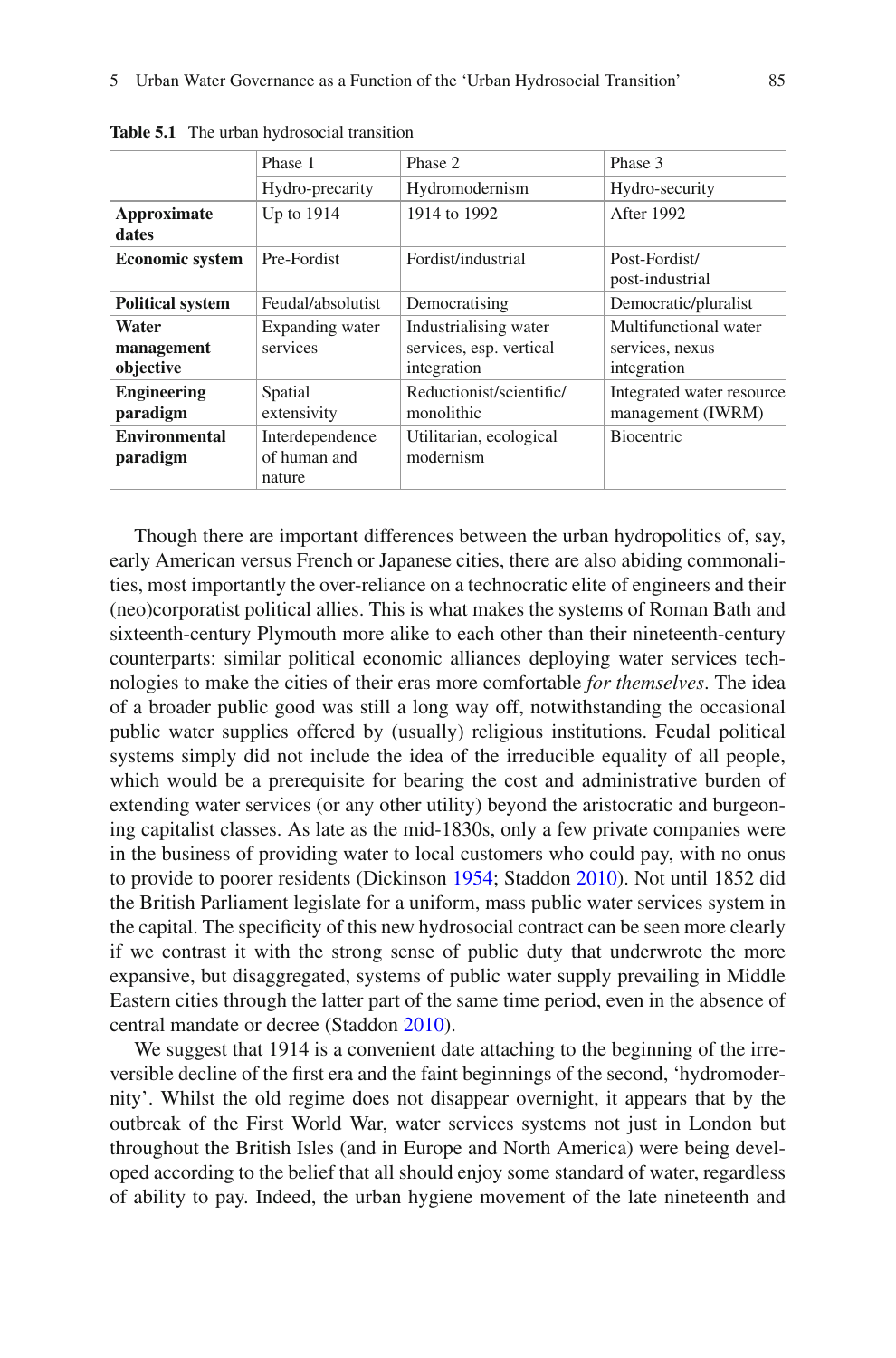early twentieth centuries made tutored use of water services a *moral* obligation. It is surely no coincidence that in the latter part of the nineteenth century, the major technological means to organise and deliver such an ambitious agenda also appeared – necessity, as so often, was the mother of invention. Joseph Bazalgette began his 'great interceptor sewer' project in 1859, an iconic project that required a new politics of water services as well as new technologies and new ways of organising capital investment (Halliday  $2001$ ). Perfection of slow sand filtration, adoption of chlorine as a purifying additive to drinking water, the proliferation of reservoirs (often underwritten by Acts of Parliament) and the emergence of limited liability companies as the key commercial vehicles for commercial organisation all came about in the second half of the nineteenth century. This hydrosocial contract was however not completed until the passage of the 1945 Water Act which mandated consolidation, and part-nationalisation, of Britain's water services system.

 The second phase, 'hydromodernism', was characterised by an almost messianic belief in water technologies (especially dams and big engineering works) and the ultimate responsibility of government to provide mass water services. Water services were seen predominantly as functions of large public bureaucracies operating at the urban or regional scales. This hydrosocial contract prevailed well into the 1980s and early 1990s before it was decisively challenged by a new urban hydropolitics, based on a burgeoning distrust of both the technocentrism and the public authority premises upon which hydromodernism rested (at least in Britain). Indeed the shift away from ecological modernism towards a more biocentric value system meant that water services increasingly had to take account of the needs of the natural environment. This new sensitivity to the environmental dimension of water services has emerged at nearly the same moment as the prevailing faith in government as an efficient service provider has faltered. After 1992 a new hydrosocial contract, integrated water resource management (IWRM), was articulated based on the neoliberal view that environmental and social outcomes could be achieved more efficiently by private providers. In the UK, water services governance underwent a marked transformation just before 1992 as water services companies were privatised in 1989 and the state role recast as one of providing strong economic, quality assurance and environmental regulation of privatised local water services monopo-lies (Bakker [2003](#page-19-0); Staddon [2010](#page-21-0)). Jamie Linton (2010) points out that this current hydrosocial contract reframes peoples' relationship with water services in terms of commodification and (financial) exchange relations. Even the names of public oversight bodies in the UK, the 'Consumer Council for Water' and 'Customer Challenge Groups', now reflect the priority given to water services as commercial exchange.

 The depiction of the UHT in Table [5.1](#page-4-0) is not the only way we have sought to visualise this complex geohistorical process. Elsewhere (Staddon and Langberg 2014) we have used an indicator-based approach, presenting such quantitative measures as:

- Percentage serviced by piped water supply
- Percentage served by wastewater systems
- Daily per capita water consumption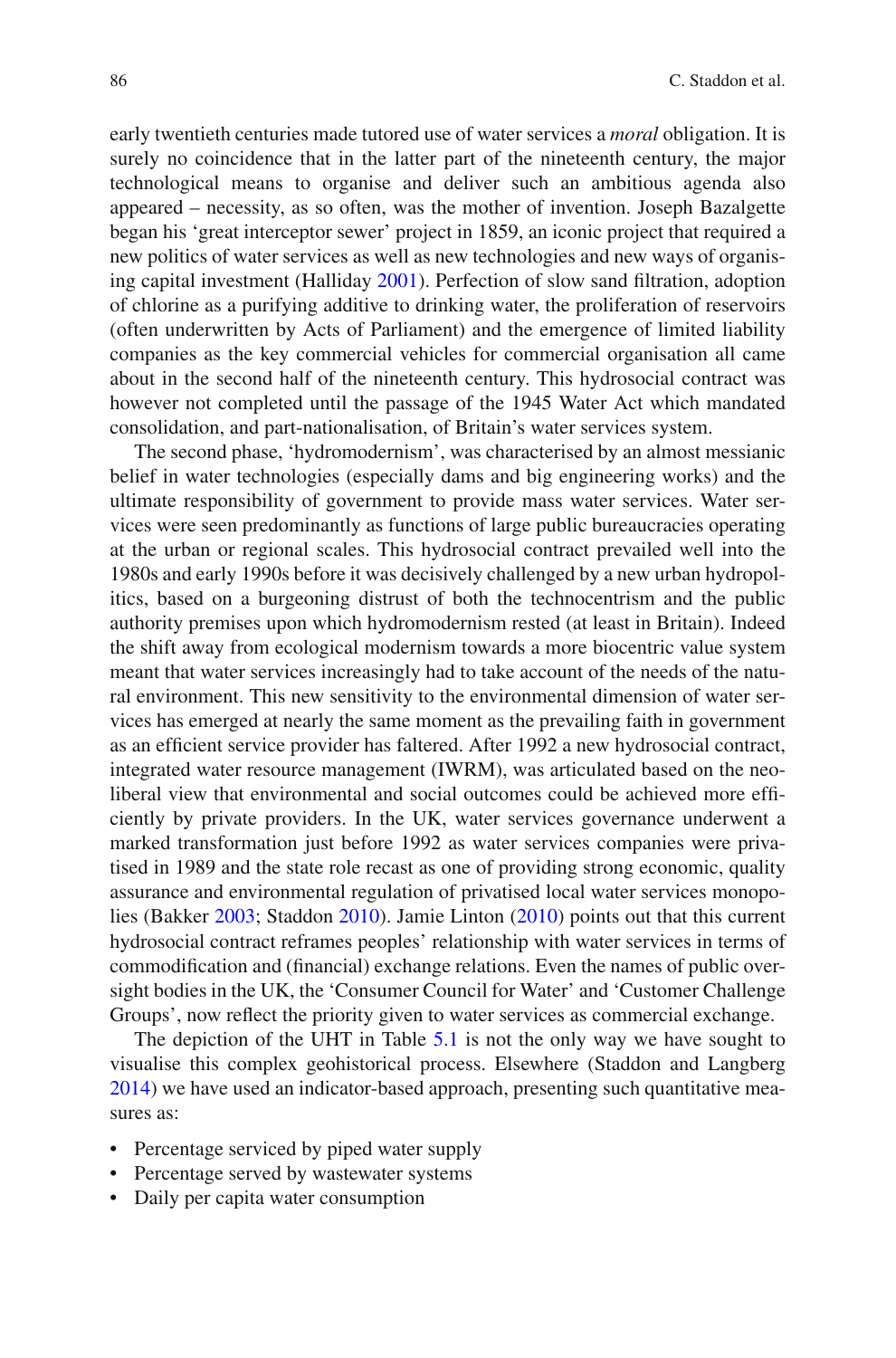- Capital intensivity in water services provision
- Water intensivity in urban GDP
- Water tariffs

 However, for our purposes here we focus not on the outward quantitative measures of urban water services transitions but on the underlying social, economic and (especially) political processes. In the case studies that follow (drawn from a rapidly accumulating set of case studies currently being developed through the International Water Security Network – [www.watersecuritynetwork.org\)](http://www.watersecuritynetwork.org/), we will concentrate our attention on critical shifts in the drivers identified in Table  $5.1$ . As noted above, the three case studies were chosen specifically with a view to highlighting contrasts in the approaches to urban water governance.

#### **5.3 Urban Water Governance in Three Cities**

### *5.3.1 Bristol, England*

 The city of Bristol, England, is (in British terms) a middle-sized city of approximately 400 000 people. Even as late as the early 1980s, traditions of locally or regionally focused heavy industry and engineering were economically dominant, though these have suffered greatly from cheaper overseas competition, and secondary manufacturing has now largely disappeared. By 2014 Bristol was a very different sort of place, dependent now on high-value engineering (especially in aerospace), higher education (it is home to two major universities and numerous further education colleges) and financial management (banking, insurance and investment services). Gross value added per employed person and rates of tertiary education are amongst the best in Britain although there are significant geographical pockets of social and economic deprivation, especially in the Southmead, Easton and Lawrence Hill wards of the central city.

 Prior to the attempt to create a mass water services system from the midnineteenth century onwards, the only piped water supplies to the city were 'conduits' originally commissioned by various religious orders to serve their parishes, such as the pipe from Knowle to St Mary Redcliffe church originally installed by Robert de Berkeley in the twelfth century. Water *quality* was barely considered at all, unfortunately, as the long-standing practice of dumping refuse, including industrial waste (Bristol had numerous tanneries and dye works), domestic rubbish (including dead animals) and excrement (animal and human) into the streets to be flushed into the nearest watercourse, continued to be practised until well into the nineteenth century. The English satirist Tobias Smollett might have been speaking about Bristol when in 1769 he observed of London that:

 If I would drink water, I must quaff the mawkish contents of an open aqueduct exposed to all manner of defilement from the Thames...human excrement is the least offensive part of the concrete, which is composed of all the drugs, minerals, poisons used in mechanics and manufacture, enriched with the putrefying carcases of beasts and men…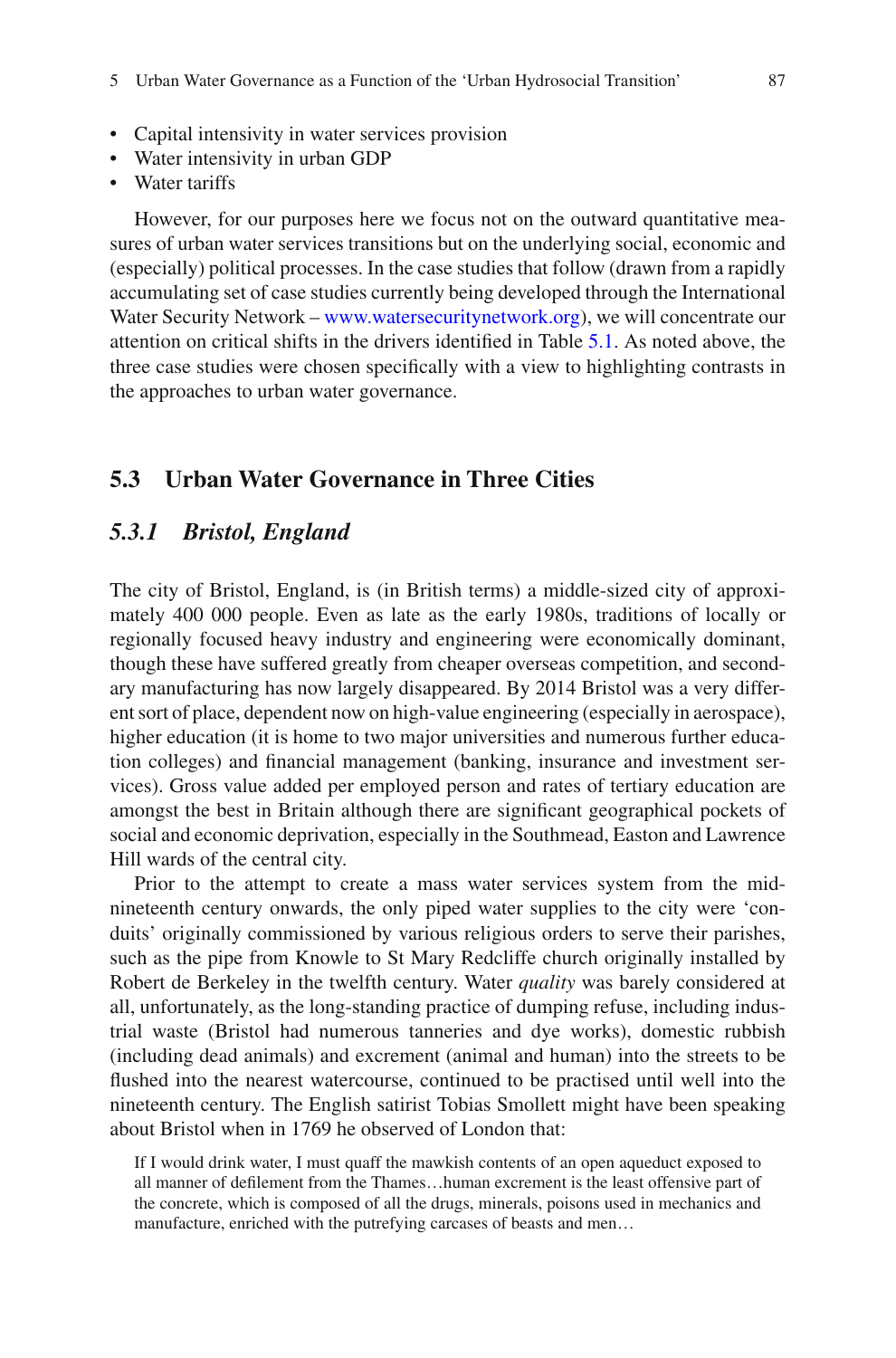The cholera, typhus and diarrhoea epidemics of the mid-nineteenth century provided the next great push for improved water services. With citizens, especially poorer ones, dying in their tens of thousands, social reformers such as the Webbs, Edwin Chadwick and Sir Joseph Bazalgette began the process of transforming England's ancient and ill-adapted water and sewerage systems into something fi t for purpose (Fig.  $5.1$ ). At this time the first comprehensive legislation to monitor and manage public infrastructure, the 1848 Public Health Act, was passed. Although its requirements would not become mandatory until 1875, after this time local authorities had a formal duty to provide (minimal) water supply and sewerage and to monitor public health. In Bristol, the actions of Dr. William Budd, founder director of Bristol Water Corporation and a medical researcher much influenced by the seminal work of Dr. John Snow in London, were central to the early development of a systematic water services network for the city. This systematic water services infrastructure was initiated in 1846 when the Bristol Waterworks Company (now Bristol Water) was created to develop and manage a uniform public water services network for the burgeoning city. The first of the Barrow reservoirs (the so-called 'line of works') was commissioned in 1850, the Blagdon Reservoir in 1888 and the Cheddar Reservoir in 1922. By 1898 the company was supplying a daily average of 22 gallons (about 100 litres) per person  $-$  a level of supply many twenty-first-century providers around the world even now fail to achieve. The Littleton and Sharpness schemes, located to the north of the city, plumbed Bristol into the Severn River (one of Britain's largest rivers) in the 1950s and remains central to the city's water services security. Currently Bristol Water supplies customers with approximately 300 megalitres (ML) of drinking water per day, drawn largely from these main sources.

 With respect to wastewater management, advances in technology in the nineteenth century combined with increasing certainty about the causal link between exposure to contaminated water and illness to create both the technical means to act and the political will to do so. From mid-century Metropolitan Boards of (Public) Works, often led by physicians and public health specialists such as Doctors Snow and Budd, were formed in most major British cities. These Boards organised civic investment in wastewater collection and transport pipe networks towards water treatment works on the fringes of cities.<sup>1</sup> Sand filtration and other kinds of more sophisticated water treatment systems were developed in the first half of the nineteenth century by engineers such as James Peacock, Robert Thom and James Simpson. Indeed Simpson's 'slow sand filtration system' which depends upon the aerobic digestion of sewage wastes by diatoms and green algae growing on the sand surface is still in use in parts of the UK, though now augmented by a wide range of other technologies. Bristol's MBW managed to successfully broker the transition towards integrated and universal wastewater management (McGrath [1985](#page-20-0)). Chew Valley reservoir, located to the south of the city and completed in the early 1950s, is a monument to this 'big engineering, big government' form of water services provision (Fig.  $5.2$ ).

<sup>&</sup>lt;sup>1</sup> In fact, the MBWs were in part a creature of the backlash against the unaccountable power, especially to tax, of Edwin Chadwick's 'Metropolitan Sewers Commissions' created during the 1840s (Davis [2001](#page-19-0)).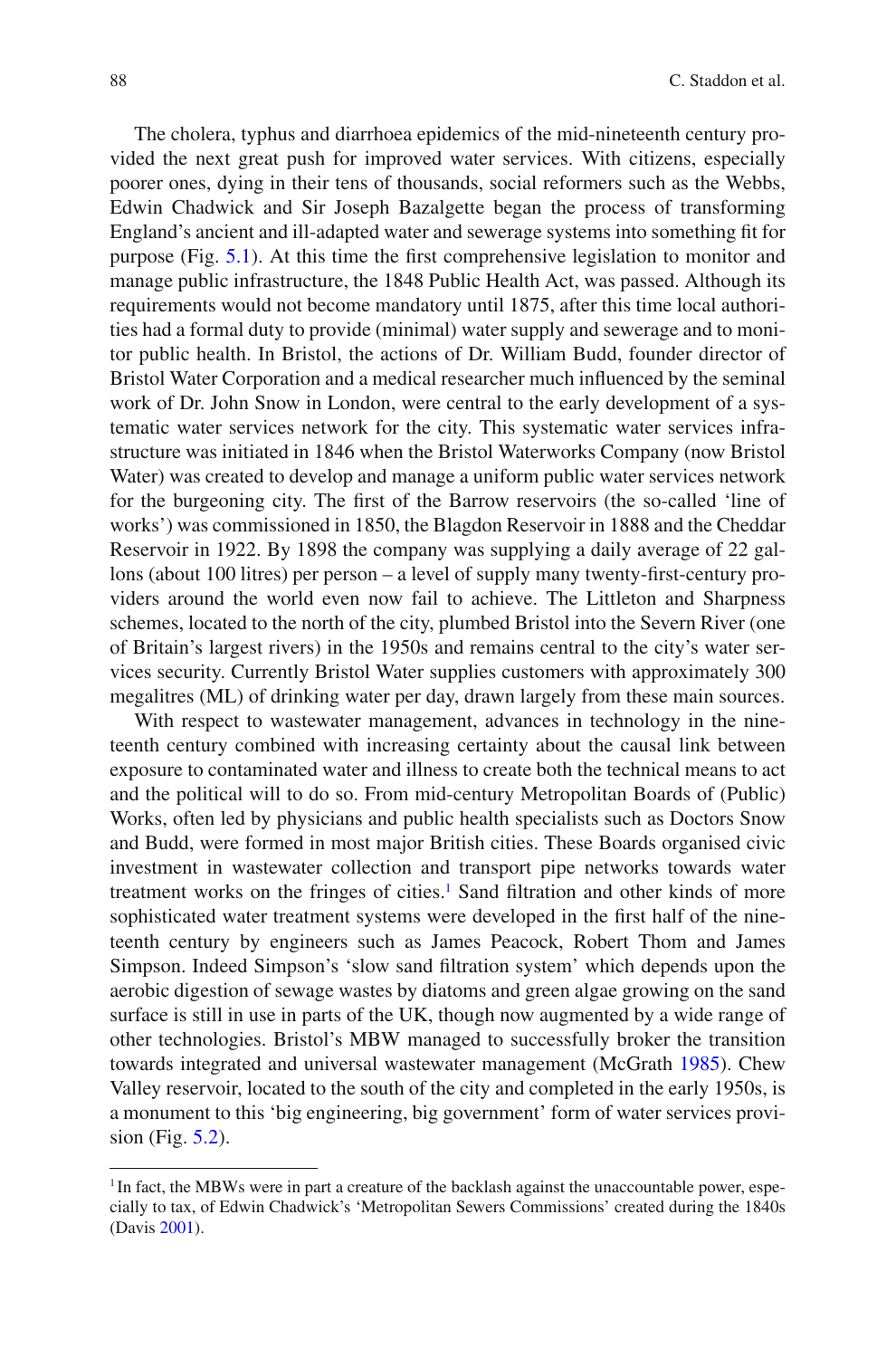<span id="page-8-0"></span> **Fig. 5.1** 'Death's Dispensary' 1866 woodcut illustration depicting London's often deadly water supply



 **Fig. 5.2** Chew Valley reservoir: hydromodernity in Bristol, UK



 As of 2015, the main Bristol area sewage treatment plant, located at Avonmouth and operated by Wessex Water<sup>2</sup>, treats most of the sewage generated by the city of

<sup>&</sup>lt;sup>2</sup> Bristol's drinking water is supplied by Bristol Water and its sewerage services by Wessex Water, a functional split that is slightly unusual, though Bristol is not the only English city where this arrangement prevails.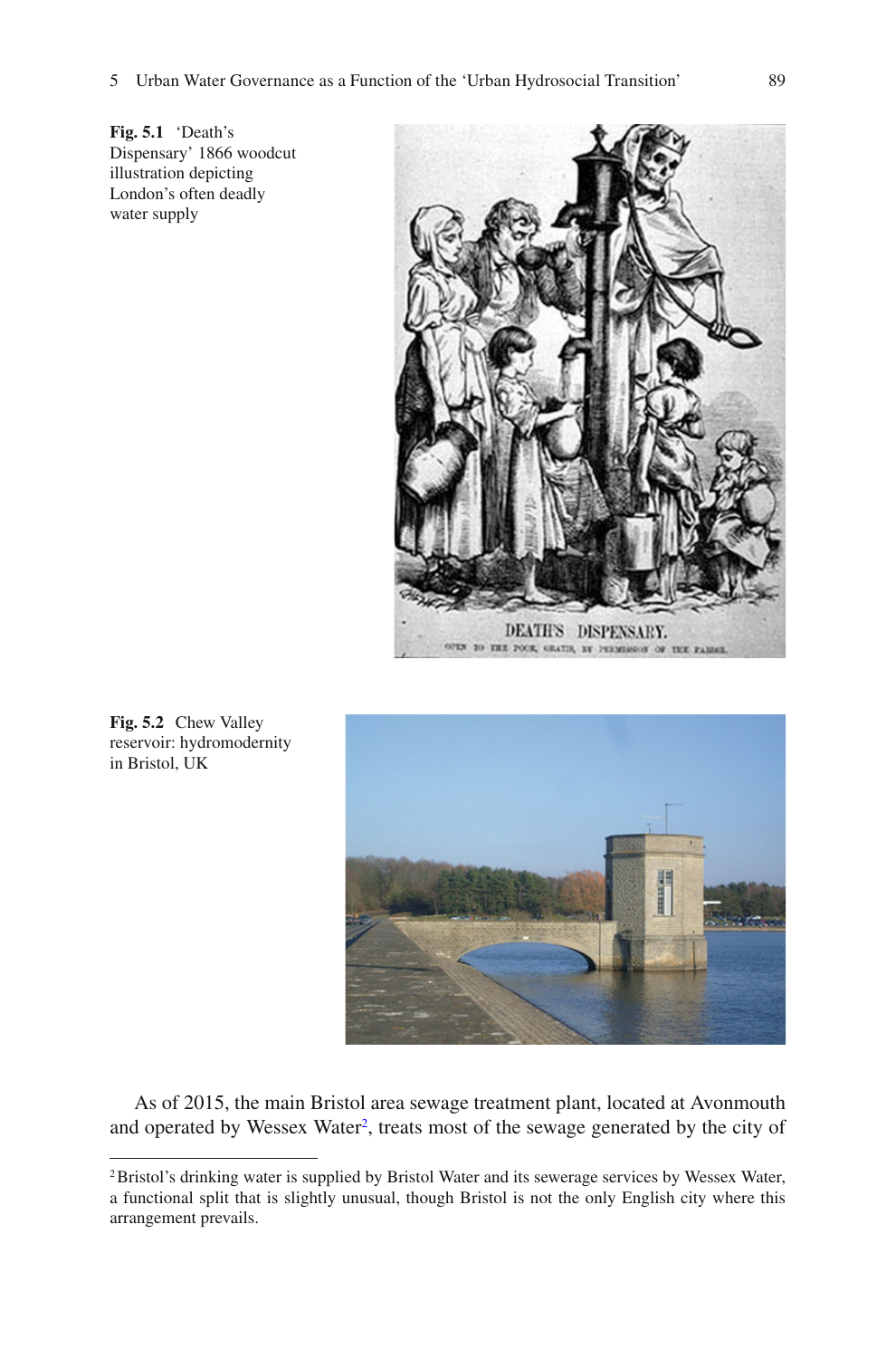**Fig. 5.3** Avonmouth wastewater treatment works, Bristol, UK: beyond the 'engineering paradigm'



Bristol, approximately 210 ML of sewage each day. Plant upgrades and sustainabilityorientated changes to the treatment process mean that it now transforms that sewage into its own power (through biogas recovery), agricultural fertiliser (which is given away virtually free of charge) and clean water for release back into the natural environment according to the terms of its licences with the Environment Agency. In fact such is the success of the biogas recovery plant that Wessex Water now imports additional digestible wastes from a variety of sources including other wastewater treatment facilities in the region (Fig. 5.3 ).

 From the point of view of transitions in urban water governance, there are three key things to note. First, the shift from phase 1 to phase 2 was largely completed by 1914, when virtually 100 % of the urban population had some form of reliable water supply and sanitation was considerably improved and water services companies such as the Bristol Waterworks Company had become vertically integrated entities. Both direct measures (percentage population served) and indirect measures (health outcomes as measured in disability-adjusted life-years<sup>3</sup> or 'DALYs') bear this out. The emergence of central administrative responsibility for public health in the 1840s and 1850s was central to this success. Second, the transition from phase 2 to phase 3 was manifest by the late 1980s when the emphasis began to clearly shift from 'more water from further' (to use Barraqué's felicitous phrase) and 'more hard engineering' to more attention to behaviour change, efficiency and the environment. In this transition process, the key drivers of business strategy for both water services companies are more firmly linked to environmental sustainability, horizontal integration with other synergistic services sectors and water demand management. Although there are new responsibilities for local governments in managing especially surface water (under the Flooding and Water Management Act 2010 and the Water Act 2014), governance of water services in England and Wales remains the province of centrally mandated government agencies including the Office of the

<sup>&</sup>lt;sup>3</sup>A measure of overall disease burden, expressed as the number of years lost due to ill-health, disability or early death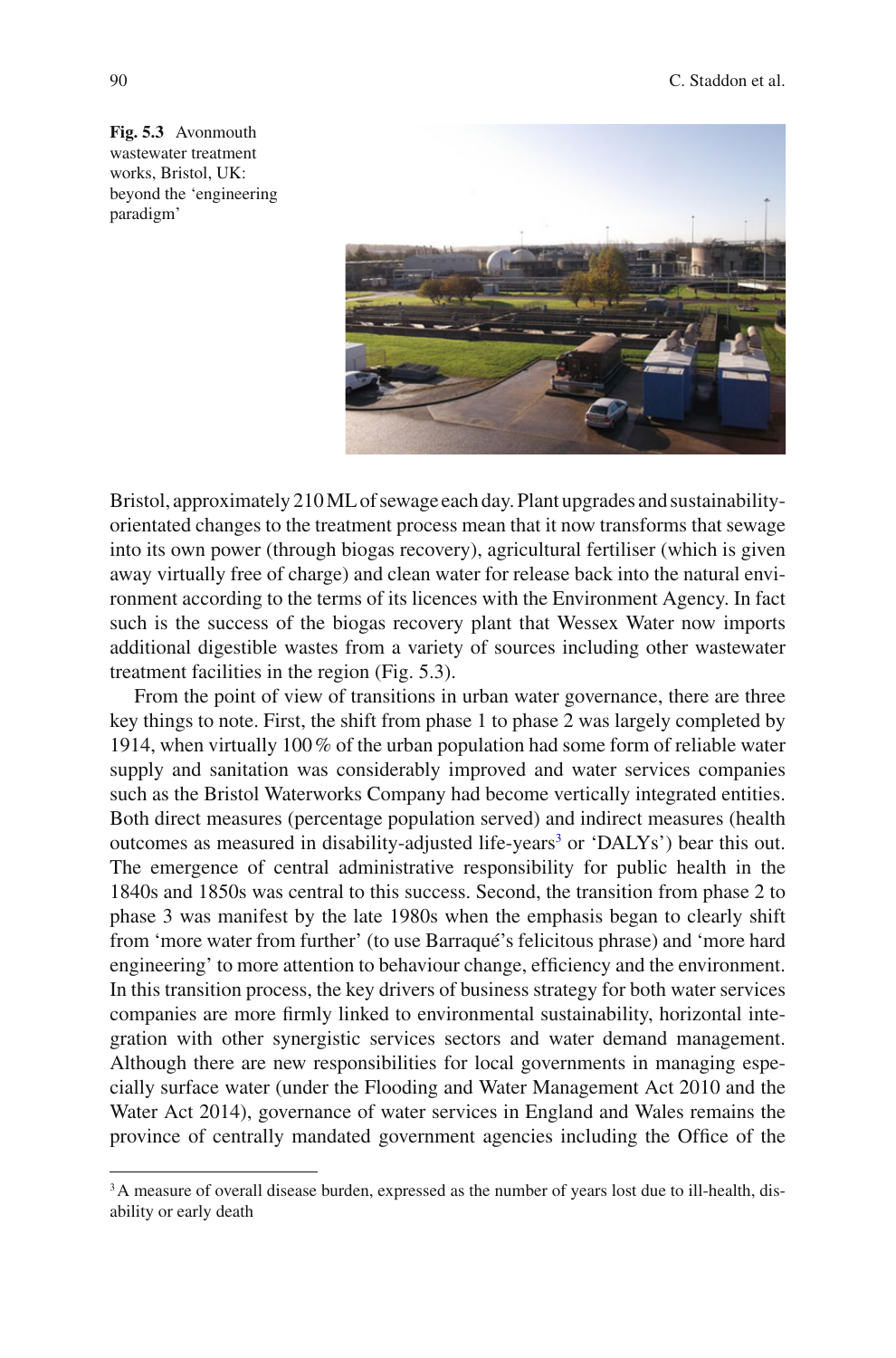Water Regulator (Ofwat), the Drinking Water Inspectorate (DWI) and the Environment Agency.<sup>4</sup> There are also avenues for local input into water services planning through the so-called Customer Challenge Groups tasked with ensuring that water companies' business plans reflect customer priorities and willingness to pay for capital and operational improvements.

## *5.3.2 Kampala, Uganda*

 Having started as a centre of the Buganda kingdom, by the late nineteenth century, Kampala had become a centre of colonial administration for British East Africa before becoming the capital of an independent Uganda in 1962. Since independence Uganda has endured frequent spasms of violent conflict and repression, including during the regime of Idi Amin (1971–1979), the Ugandan Civil War (1981–1986), First (1996–1997) and Second (1998–2003) Congo Wars as well as confronted ongoing depredations by the Lord's Resistance Army between 1987 and 2005. During these periods economic and infrastructure development slowed dramatically across the country. The economy of Uganda remains overdependent on agricultural and horticultural exports although recent discoveries of oil and mineral resources have spurred higher-value industrial development especially in the north of the country. Unlike many other areas of Africa, such as the Sahel and North Africa, Uganda is endowed with significant freshwater resources. Lying within the Nile Basin, about 18 % of the country is covered by rivers, lakes and wetlands, including Lake Victoria, the second largest freshwater lake in the world (UNESCO-WWAP 2006).

Kampala's first piped water and sewerage systems were completed during the colonial period in the 1930s. The construction of new facilities accelerated between 1950 and 1965 under the framework of large national development programmes, though many of these facilities fell rapidly into disrepair in the 1970s. Since independence the city has experienced several periods of rural to urban migrationaccelerated population growth, coinciding with periods of relative political calm and economic development. Nonetheless, the lack of rigorous development control and the large influx of rural poor, particularly in the 1990s and 2000s, have created a huge, and largely unmet, demand for water services in the Kampala urban region. By 1990 this urban water infrastructure served less than 10 % of the population with plumbed-in domestic connections (UNESCO-WWAP 2006). Most urban dwellers, like their rural counterparts, remain largely reliant on informal, decentralised systems of water services supply. Though the Millennium Development Goals' Joint Monitoring Programme considers that more than 80 % of urban Ugandans now enjoy access to an 'improved' water source, the same publication notes that less than

<sup>4</sup> In fact, in a recent case decided by the Upper Tribunal of the Court of Justice of the European Union makes it clear that although private economic entities, Britain's water companies have the legal status and responsibilities of 'public authorities'.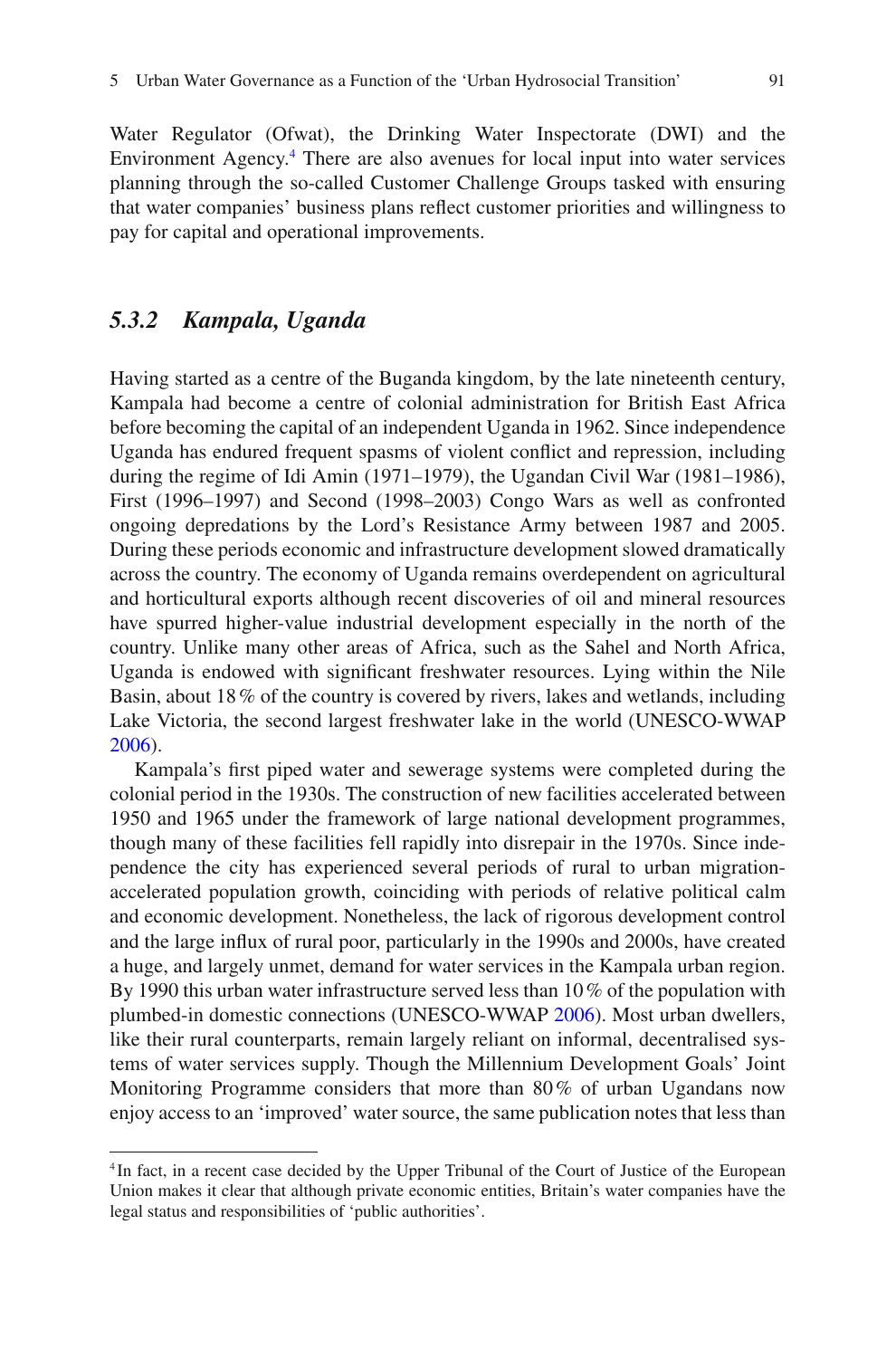$20\%$  have access to piped water. Moreover, Hopewell and Graham ( $2014$ ) note that it is still the case that fully 10 % of Kampala's residents spend more than 30 min collecting water for household use each and every day.

 Most of the city's water originates to the south in Lake Victoria, is stored in 24 onshore reservoirs and is treated at the Ggaba I (1928), II (1992) and III (2007) water treatment works, all operated by the National Water and Sanitation Company (NWSC). The three plants have an average daily production of  $147,955$  m<sup>3</sup> of drink-ing water (Directorate of Water Development [2010](#page-19-0); MWE 2006). They are designed as conventional urban water systems utilising a first stage of physical separation, consisting of coagulation and flocculation chambers together with clarifiers, a rapid sand filtration second stage and a third stage involving chlorination. In 2011 the Ugandan government announced plans to build a water treatment plant in Katosi that would serve 2.4 million people in and around Kampala and upgrade the Ggaba Treatment Complex (NWSC 2011).

 Originally set up in 1972 the publically owned NWSC was reorganised in 1995 after passage of The National Environmental Act and given more authority to expand its area of service. Throughout the late 1990s, NWSC began serving, although rather incompletely, cities and towns throughout Uganda. As of 2012 the NWSC had barely 300 000 connections spread across 34 urban areas, with Kampala District alone accounting for nearly 106 000, meaning that most Ugandans do not benefit directly from its services (Directorate of Water Development 2010).<sup>5</sup> Whilst NWSC is attempting to extend the number of connections in all its service areas, it acknowledges that a near-universal level of household and business connections (as in European water systems) is not attainable. Thus, water services provision is characterised by a complex hybrid of the 'hydromodernist' formal system and myriad 'informal' systems, ranging from small-scale water sellers to community-level water supply and management schemes (as mandated in the 1999 Water Act). This hybridity makes Kampala, and Uganda more broadly, quite different from the other two case studies discussed in this chapter. It does not neatly fall into phase 1 or 2 of the UHT but rather juggles geographically uneven development of water provision services (Figs.  $5.4$  and  $5.5$ ).

 In small- and medium-sized towns, the private sector plays a larger role in providing water. In 2006, out of the 143 small towns that had operational piped water supplies and schemes, 57 were managed and operated by private companies. The push to privatise has produced mixed results with some areas of improvement and efficiency offset by areas of abject service failure (Danert et al. 2003). Kampala, with its oscillation between public, private and public-private control of water services as well as the broader countrywide debate over privatisation, exists within the context of an even broader continent-wide search for the balance between public capacity and private sector support. We expect water services in Kampala (and Uganda) to evolve with and perhaps also shape this debate.

<sup>&</sup>lt;sup>5</sup> With approximately 6.5 million households and only 300 000 connections, this implies a connection rate of  $5\%$  (MWE 2006).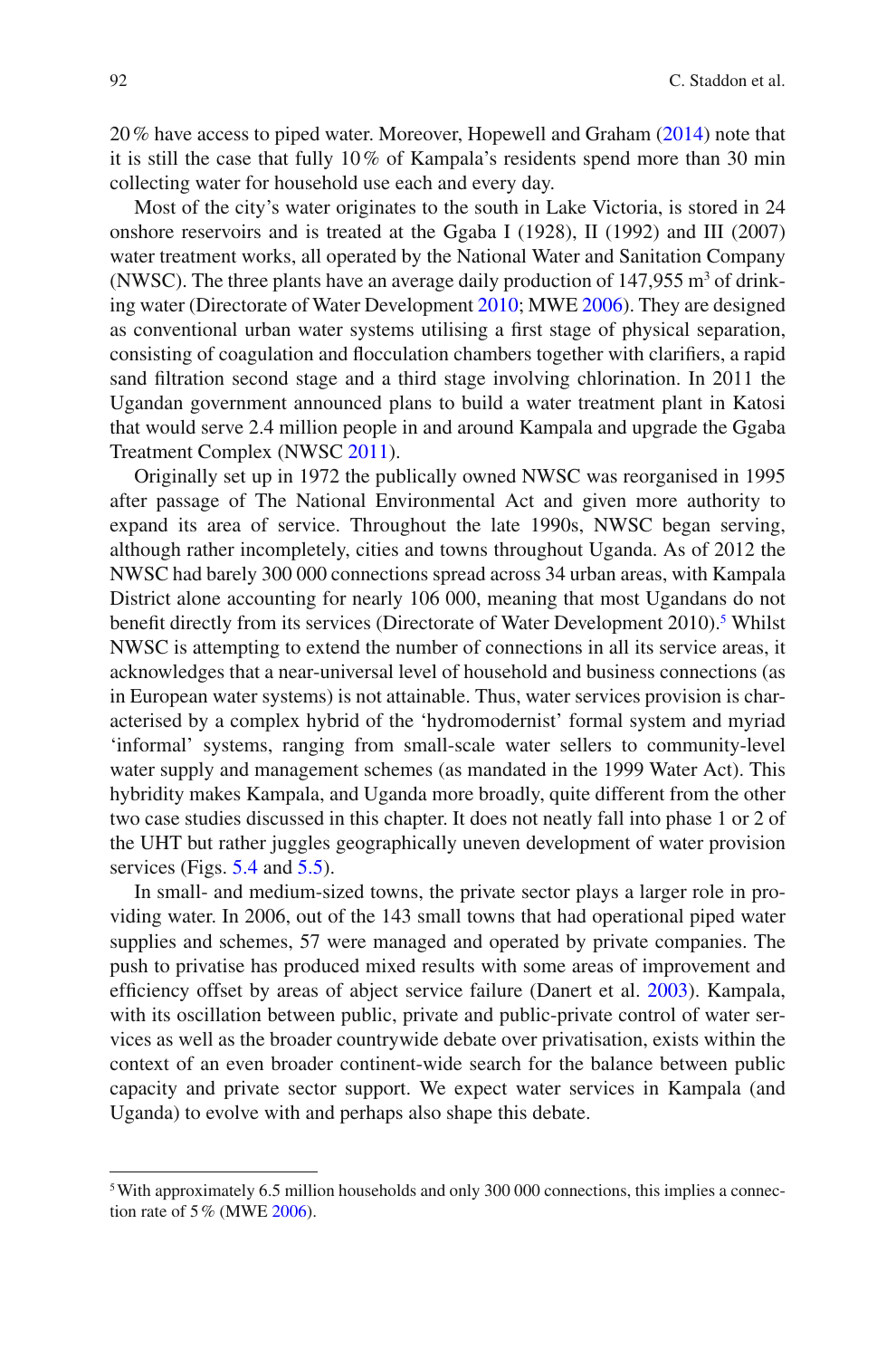<span id="page-12-0"></span> **Fig. 5.4** Surface water collection: hydro-precarity







 Though incredibly labour intensive, especially for women and girls, most Ugandans outside the modest service area served by NWSC or local water systems depend on surface water or groundwater collection systems for their domestic needs. The Poverty Eradication Action Plan (PEAP) drafted in 1999 and updated in subsequent years that guides the countrywide economic development strategy devotes a substantial space to discussing the development of water provision services. However, the disparity between urban and rural water services – which creates hybridity – is evident within the document. As of 2004, the PEAP notes that 60 % of urban households had access to an improved water source compared to only 5% of rural households.<sup>6</sup> Even when water is commercially available, it typically

<sup>&</sup>lt;sup>6</sup>One of the MDGs was to 'halve the proportion of the population without sustainable access to an improved water source', though this could include such self-supply initiatives as rainwater harvest-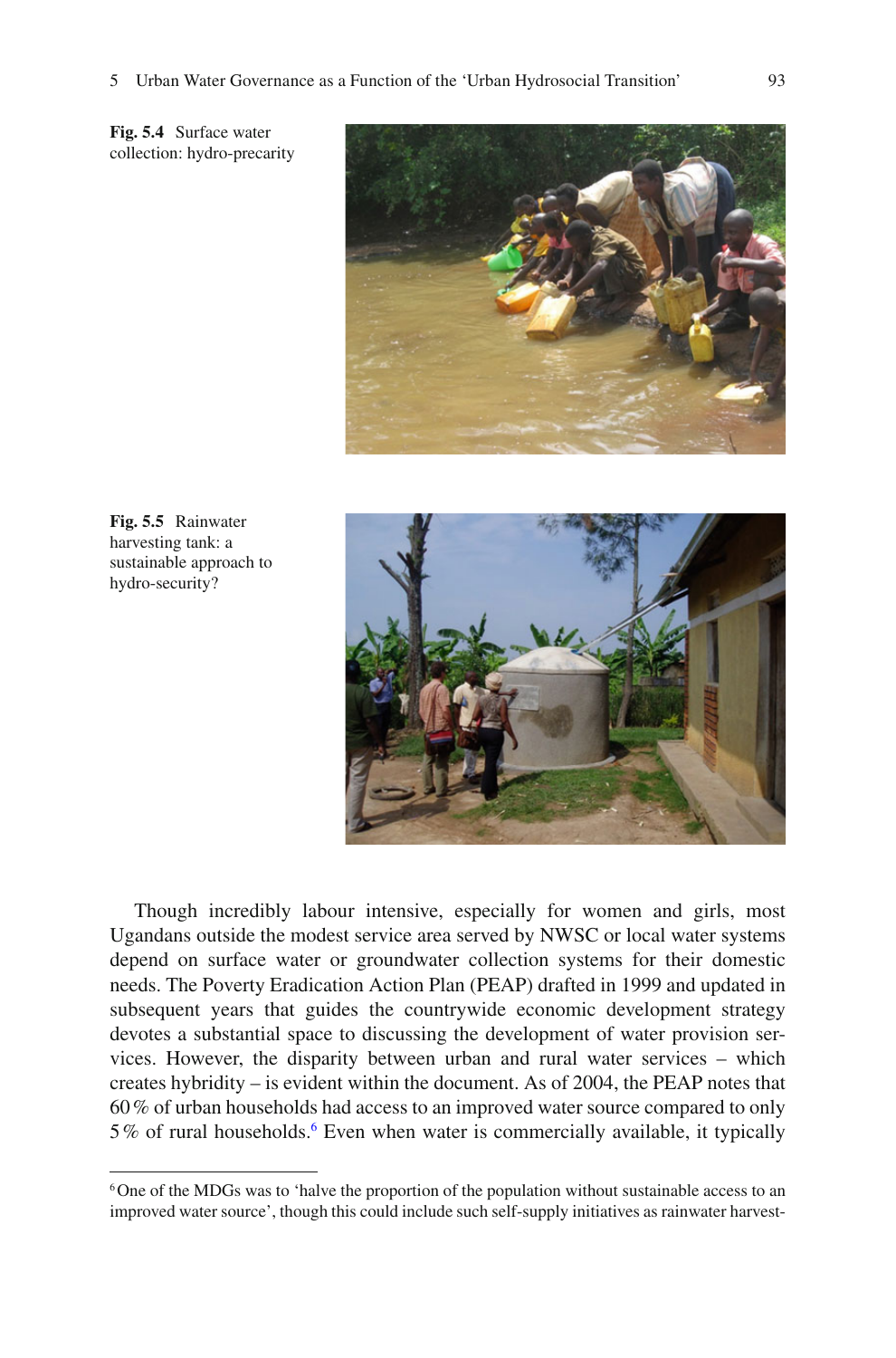consumes up to  $22\%$  of household income making it even more difficult for rural areas to engage in provision centralisation and, in turn, forcing reliance on informal water collection (Ministry of Finance 2004).

Though significant progress has been made in improving access to basic water supplies, there are still chronic problems with undersupply and water quality management. In many areas, and supported by the 1999 Water Act and National Water Plan, many communities have developed self-supply systems, based on some combination of groundwater collection and rainwater harvesting (McLaughlin et al. 2014; UNESCO-WWAP [2006](#page-21-0)). One of the key objectives of the 1999 Water Act is 'To promote the rational management and use of the waters of Uganda through use of appropriate standards, co-ordination of activities, allocation and delegation of responsibilities' (MWE 2006; MWLE 1999: 8).

 A key mechanism for so doing involves the creation of community-level water user committees ( $WUCs$ ) whose membership is drawn from the beneficiaries of the water supply, tasking them with ensuring the proper maintenance of the water system by collecting revenue from users (Terry et al. 2015). This demonstrates the move from a rights-based to a more market-based system of resource allocation, much in line with IWRM principles declared in 1992. However, whilst handing over responsibility for day-to-day planning and running of water resources to WUCs, the Act also vests all water rights in the government which has therefore become the owner of all water resources in Uganda. Local authorities are required to organise the formation of WUCs within their area, although the responsibility for this task between the district, sub-county or parish is ambiguously drafted within the Act which has added to the confusion. Once created, the WUC is responsible for planning and managing local water services. The poor drafting of the Act is one factor that has made the implementation of better functioning local water supplies less successful than had been expected.

 The case of Kampala indicates what may turn out to be a common developing world scenario – a form of hybrid 'hydro-precarity/hydromodernism' whereby some areas of the urban region have fully modern water services, whilst others, even close by, do not. Also 'hybrid' is the complex welter of formal and informal water systems, with significant service gaps and disparities stubbornly manifest in the twenty-first-century city (Poupeau and Hardy 2014). Unfortunately it appears not necessarily to be the case that the two different types of service will necessarily converge over time, as the lagging 'hydroprecarious' zones catch up to the more advanced zones. Therefore, a key challenge for both the NWSC and urban government will be the rationalisation and integration of these formal and informal systems into a system providing more comprehensive coverage at a standard level of service. Even more importantly, Uganda needs to translate its rapidly improving policy and institutional framework into improved water services 'on the ground'. As in Bristol, this will also involve getting to grips with the water services implications of development planning and control – the need for integrated urban water services planning is manifest.

ing, private water selling and NGO-brokered groundwater collection systems.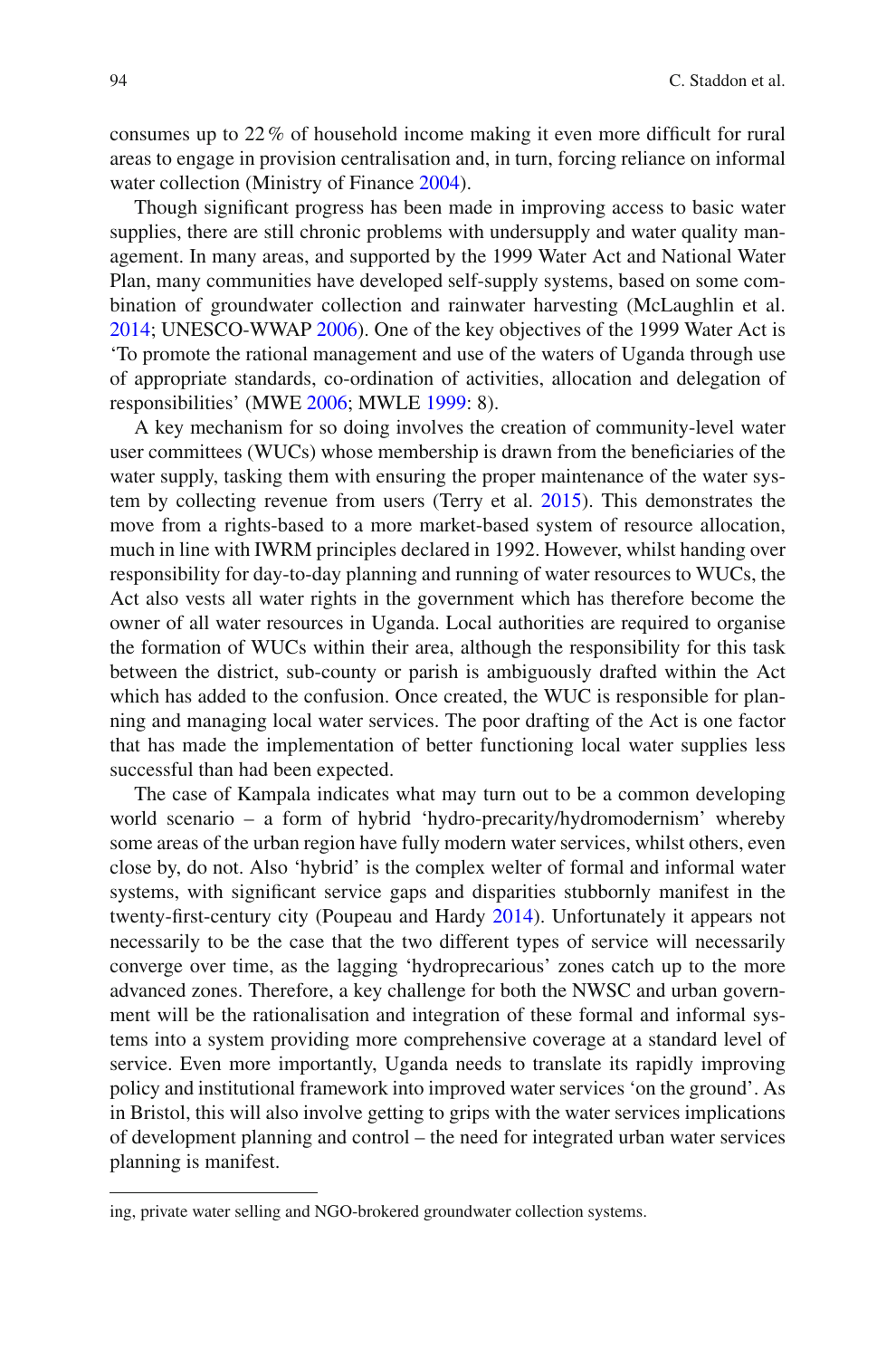#### *5.3.3 Osaka, Japan*

 The modern city of Osaka grew out of the planned settlement developed around Osaka Castle from the late sixteenth century onwards. This town was built on a grid system, with water supply and sewerage provided by ditches ('seweri desui') running behind properties on an east–west line. After the Meiji Restoration in 1868, Japan entered into a period of comprehensive modernisation which also led to modernisation of water supply and sewerage systems. In Osaka, the 'seweri desui' and the rest of the city's rudimentary water services system were modernised starting in the late nineteenth century. During this period accelerated urbanisation and active trading with foreign countries had caused Japan to experience epidemics of waterborne diseases such as cholera and typhus (scourges that were on the wane in Europe by this time) which saw the total number of cases rise to 410 000 by the end of the century. Port cities, beginning with Yokohama in 1887, were thus especially motivated to introduce waterworks infrastructure since these cities were at high risk of outbreaks. In 1895 Osaka city became the fourth Japanese urban region to construct an integrated water supply system (MHLWGJ 2008). As the city moved from the first to the second phase of the UHT, service coverage rapidly increased until the Second World War when 97 % of the entire country's population enjoyed piped water services – a huge achievement.

 Although densely inhabited, Japan enjoys relatively high levels of rainfall across much of its land area, with more than 3 300 m<sup>3</sup>/person/year renewable water availability<sup>7</sup> (Aquastat 2015). Japan also has some of the most efficient urban water utilities in the world (Hall et al. [2005 \)](#page-19-0). In an Asian Development Bank (ADB) survey of water in Asian cities, the Japanese city of Osaka was described as providing 'an excellent water service' (Corral [2007](#page-19-0)), rising well above safety and quality standards set by the country's Water Supply Act 2002 (OMWB [2012](#page-20-0) ). This performance however is now threatened by the policies of the Japanese government of Shinzo Abe (elected in 2007 on a promise to reform the long sluggish Japanese economy) and proposals from the state-owned Development Bank of Japan (DBJ) to privatise public infrastructure. The city of Osaka is readying itself to unleash the country's first big experiment in turning a water utility into a public-private entity, a move which will pave the way for a partial equity sale of local water utilities and privatise a fundamentally communal resource over the coming years (GWI [2014](#page-19-0) ) (Table [5.2 \)](#page-15-0).

 Today Osaka city has a population of some 2 782 000 people with a population density of 33 335 people per square mile (WPS [2013](#page-21-0) ). As of 2010 daily water production is over 1.2 million m<sup>3</sup>/day with per capita consumption at 310 l/person/day (Aquastat [2015 \)](#page-19-0), which is the fourth highest in the world (Asian Development Bank 2006; Data360 [2014](#page-19-0)). The Osaka Municipal Waterworks Bureau (OMWB) manages and oversees tap water and industrial water supply for the city, as well as water treatment technologies, water distribution management, leakage reduction and anti-

<sup>&</sup>lt;sup>7</sup> Between 1 000 and 2 000 m<sup>3</sup>/person/year makes a country 'water stressed' – Japan is a long way from that.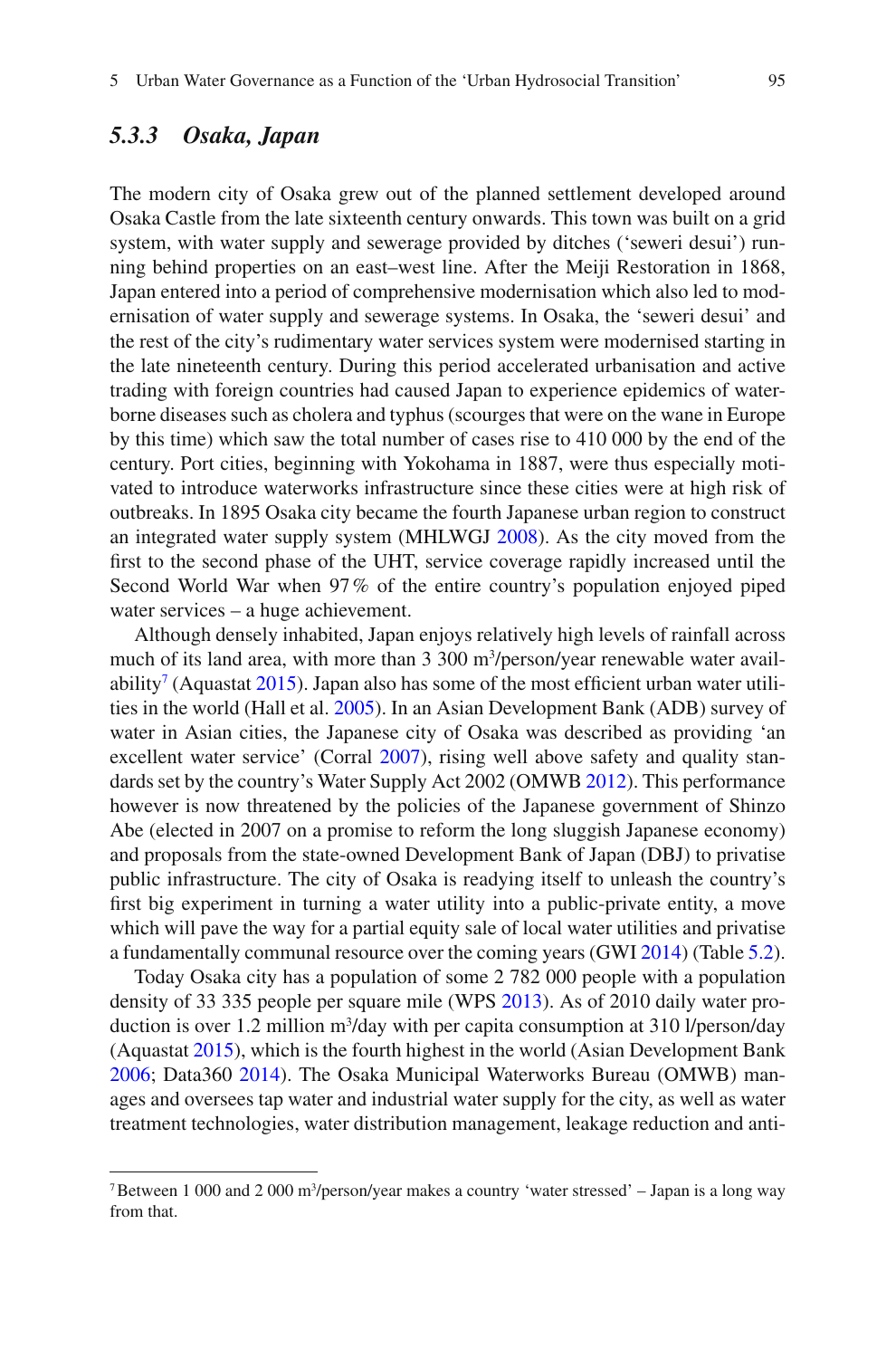| Drinking water                                                   |            | Wastewater                                                         |          |
|------------------------------------------------------------------|------------|--------------------------------------------------------------------|----------|
| % population served                                              | 100        | % population served                                                | 99.9     |
| Daily per capita<br><b>Consumption (litres/day)</b>              | 310        | Wastewater treatment capacity<br>$(1x10^6 \text{ m}^3/\text{day})$ | 2.9      |
| Water losses $(\% )$                                             | 6          | Sludge to landfill                                                 | $\theta$ |
| Water charges $(\frac{1}{2}$ /m <sup>3</sup> )                   | $95 - 200$ | Length of sanitary sewers (km)                                     | 4857     |
| <b>Treated water volume</b><br>$(1x10^6 \text{ m}^3/\text{day})$ | 2.4        | % wastewater reuse                                                 |          |

<span id="page-15-0"></span> **Table 5.2** Water services statistics

OMWB [2014](#page-20-0)

earthquake measures (OMWB  $2014$ ). In the last fiscal year, the OMWB earned a net income of US\$103 million on a revenue of US\$654 million and is considered a successful, fully modern water utility (SIWW [2014](#page-21-0)).

The modern Osaka water services system has significant dam and reservoir developments throughout the upper Yodo River catchment above the city. Starting with the Kunijima Water Treatment Plant, opened in 1914, OMWB has developed a large network of supply reservoirs, distribution pipelines and treatment plants, the latter built around granular activated charcoal (GAC), ozonation and post-contact chlorination treatment technologies (Fig. [5.6](#page-16-0) ). The storm water and sewerage system was begun in the 1890s with the construction of brick-lined interceptor sewers (as in London and Paris) which are still in use today (as in Paris and London!). Domestic night-soil collection was still the primary method of domestic sewerage until the late 1950s (as in many Asian cities), after which human waste collection was switched over to a conventional industrial piped system. Given its available onshore resources, there has been no inclination to develop desalination as part of the water-into-supply network.

 Since 2000 OMWB has invested heavily in sustainability measures, including a 253 kW hydropower installation at the Nagai Distribution Plant and a 150 kW solar installation at the Kunijima Purification Plant. OMWB has also implemented a new biosolids treatment plan based on:

- Better management of the extensive network of combined sewer overflows in the city
- Processing of biosolids ('cake') for power generation via biogas recovery and incineration
- Creation of post-treatment consumer products such as 'Yodo soil' and slag concrete for general distribution and use

 As land is at a premium in densely inhabited Osaka, OWB has also incorporated green infrastructure developments, including playing fields and allotment-style gardens at many of its more spatially extensive treatment installations. The region's vulnerability to natural disasters, especially earthquakes, means that special attention has been given to infrastructural resilience with OWB constructing vast underground 'fl oodways' as well as encouraging green infrastructure amongst domestic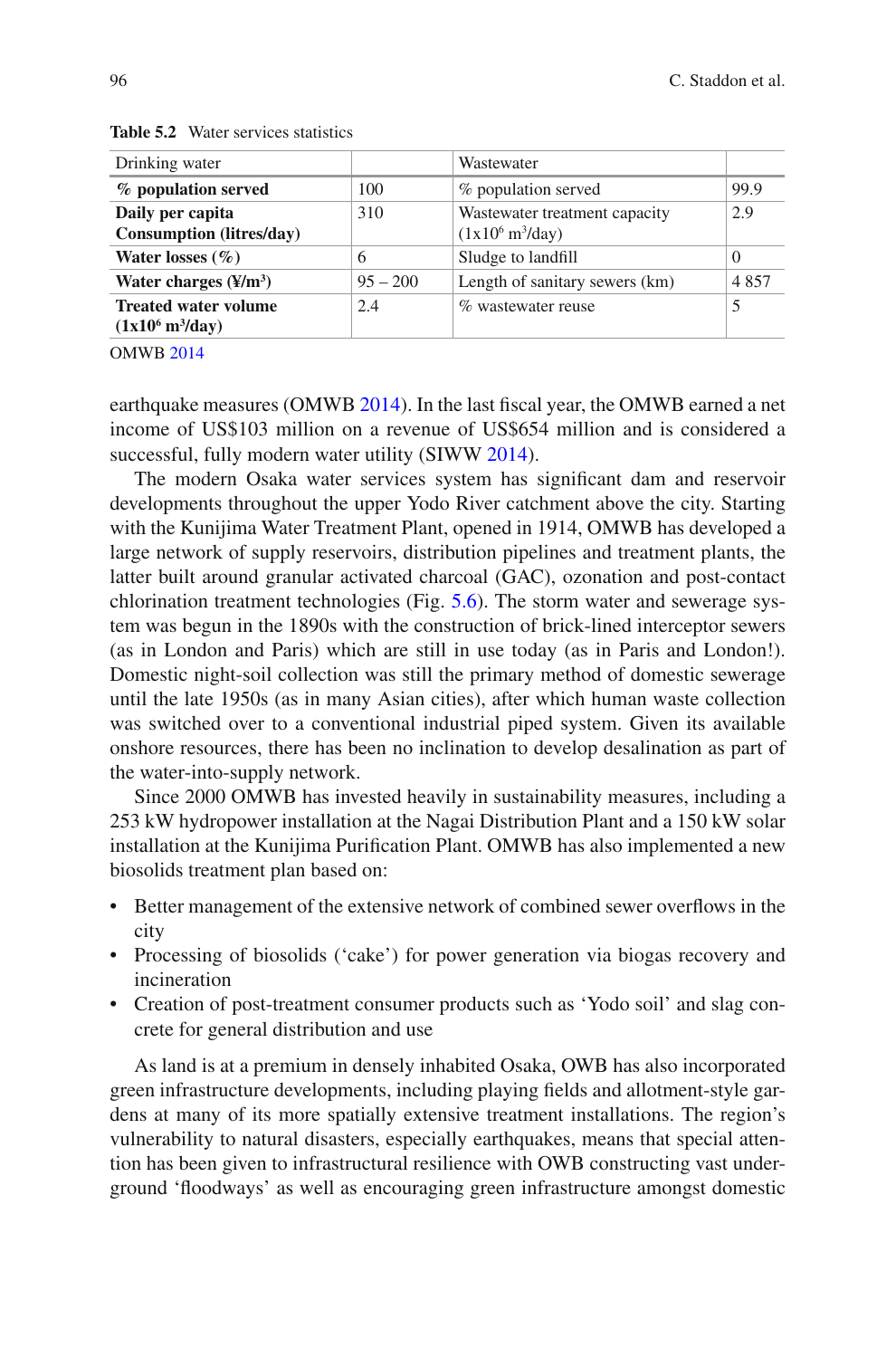

<span id="page-16-0"></span> **Fig. 5.6** Osaka's network of drinking water and sewage treatment plants

and industrial users to reduce urban flood risk. This sort of system integration between different public bureaucracies, in this case between water utility and civil defence authorities, is one of the hallmarks of the city's particular version of 'hydro-security'.

 However, structural change to Osaka's water supply is imminent. In March 2015 city leaders announced a plan to auction off the water services 'concession' by March 2016 (SIWW [2014](#page-21-0)). The Osaka government has said that 'partially privatising the city's water services will promote collaboration between the government and private companies, as well as prepare water businesses to expand overseas to offset declining domestic demand' (SIWW [2014](#page-21-0)). City officials also hope that the initiative will decrease debt and increase private investment in the coming years. These are of course the standard reasons given for water utility privatisation around the world (Staddon 2010).

 Privatising public services and portions of public infrastructure is not a new concept in Japan. Other Japanese cities have sold rights in airports as well as the Japanese National Railways and the Tokyo Metro, which were privatised in 1987 and 2004, respectively (SIWW 2014). The Japanese government has, over the past few years, also adopted a series of policies to facilitate private operation of public services, including water. These include a law promoting Public Finance Initiatives (PFI), a new Water Act in 2002 which enabled delegation of water services management and new laws enabling local governments to outsource municipal services more generally. In 2003 the DBJ launched a new financial mechanism designed to provide low interest funds for private companies to invest in acquiring and running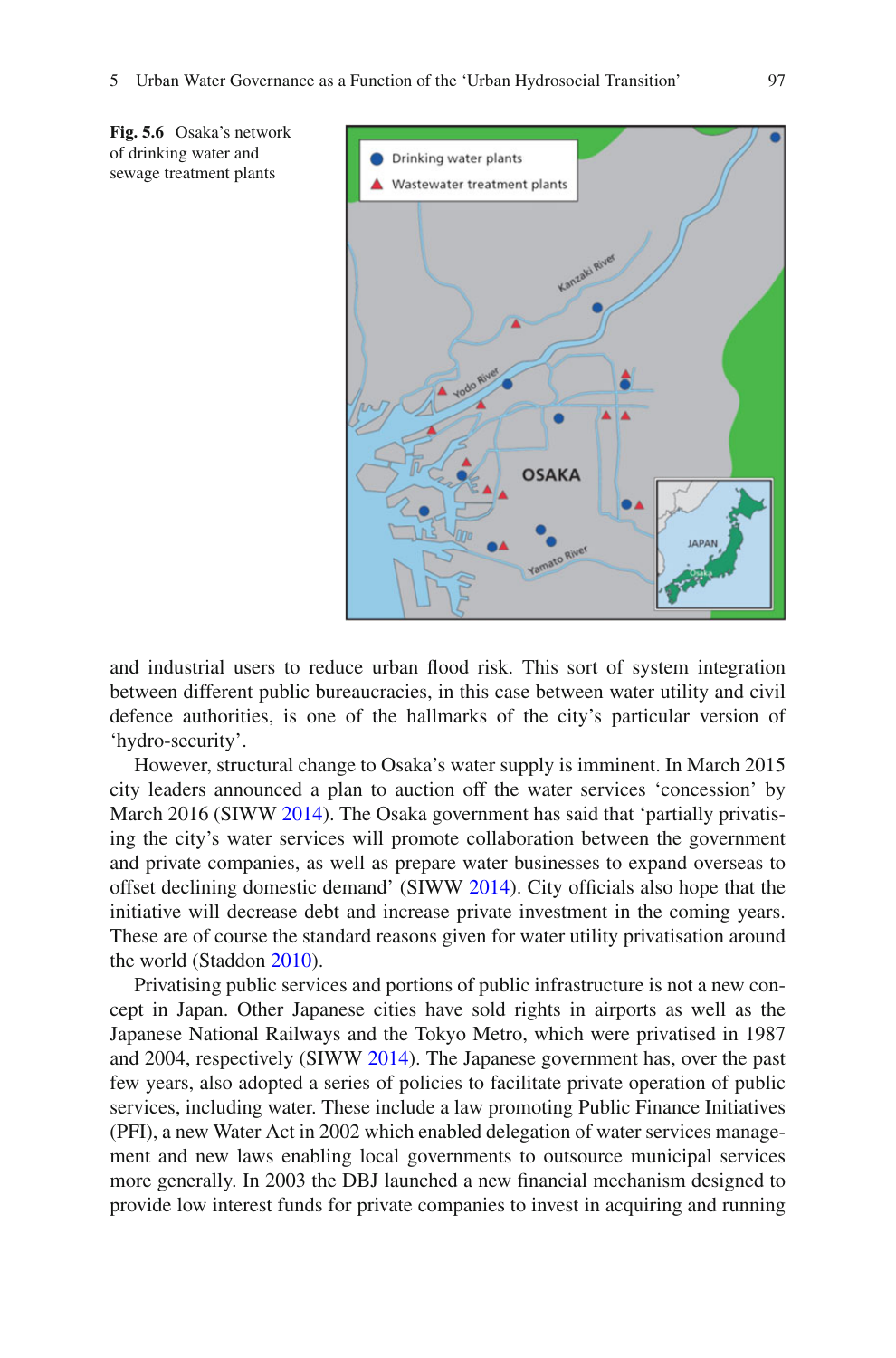municipal assets, with the DBJ itself prepared to become an equity investor holding a stake of up to 50 %. In practice municipalities have been slow to respond to the various pressures for more privatisation due in part to union opposition, as well as the fact that water services are seen by users as excellent (Hall et al. [2005](#page-19-0) ). There is no grass-roots support for restructuring the water services sector.

 Cities like Osaka, where water is managed well by public authorities, have however demolished the argument that private sector participation is the only way to improve efficiency and even outperformed cities with prominent water services pri-vatisation arrangements such as Jakarta and Manila (Staddon [2010](#page-21-0)). Furthermore, Osaka boasts a non-revenue water level (NRW) (an indicator of the level of unaccounted- for water and lost income due to leakages and unpaid bills) of only 7 %, which is an outstanding performance by international standards (Netto [2005 \)](#page-20-0) – by contrast, NRW in England is closer to 20 %.

 Opponents to privatisation of water services provision fear that such schemes may fail to deliver clean and safe drinking water to communities and divert resources away from rural areas to urban centres via channelling and groundwater mining (Netto 2005). However, privatisation schemes are still being pushed with vigour by international financial institutions such as the Asian Development Bank and the World Bank's International Finance Corporation (IFC) which dominates global investment in water privatisation (Lappe 2014; Hagopian 2014), increasing its lending on water projects from US\$546 million to US\$7.5 billion between 2002 and 2011 (World Bank 2014).

### **5.4 Concluding Comments**

 In retrospect it is perhaps unsurprising that urban water services manifest common and predictable historical geographical development trends. It would perhaps be stranger were this not the case. After all, technological innovations in, for example, wastewater treatment are transmitted through professional networks with everincreasing speed, and as we have seen, the hydrosocial contract has evolved inexorably from an initial inkling that there was a role for the public sector in addressing water-related illnesses in burgeoning nineteenth-century cities through a period of industrial massification of water services in the twentieth century towards the current phase of both greater democratic localism (however expressed) and environmental sensitivity. The urban hydrosocial transition is however not temporally lockstep or completely uniform; different places have experienced their own versions of each of these three phases at somewhat different times. The current phase of 'democratic localism', for instance, is Janus faced: on the one hand implying grass-roots determination of the nature of the twenty-first-century hydrosocial contract, but on the other signalling a challenge to the previous logic of public sector water services provision. In the three urban case studies presented here, we can see clear differences in geohistorical sequencing of water services development, linked to initial starting conditions, differential economic and urbanisation pressures and,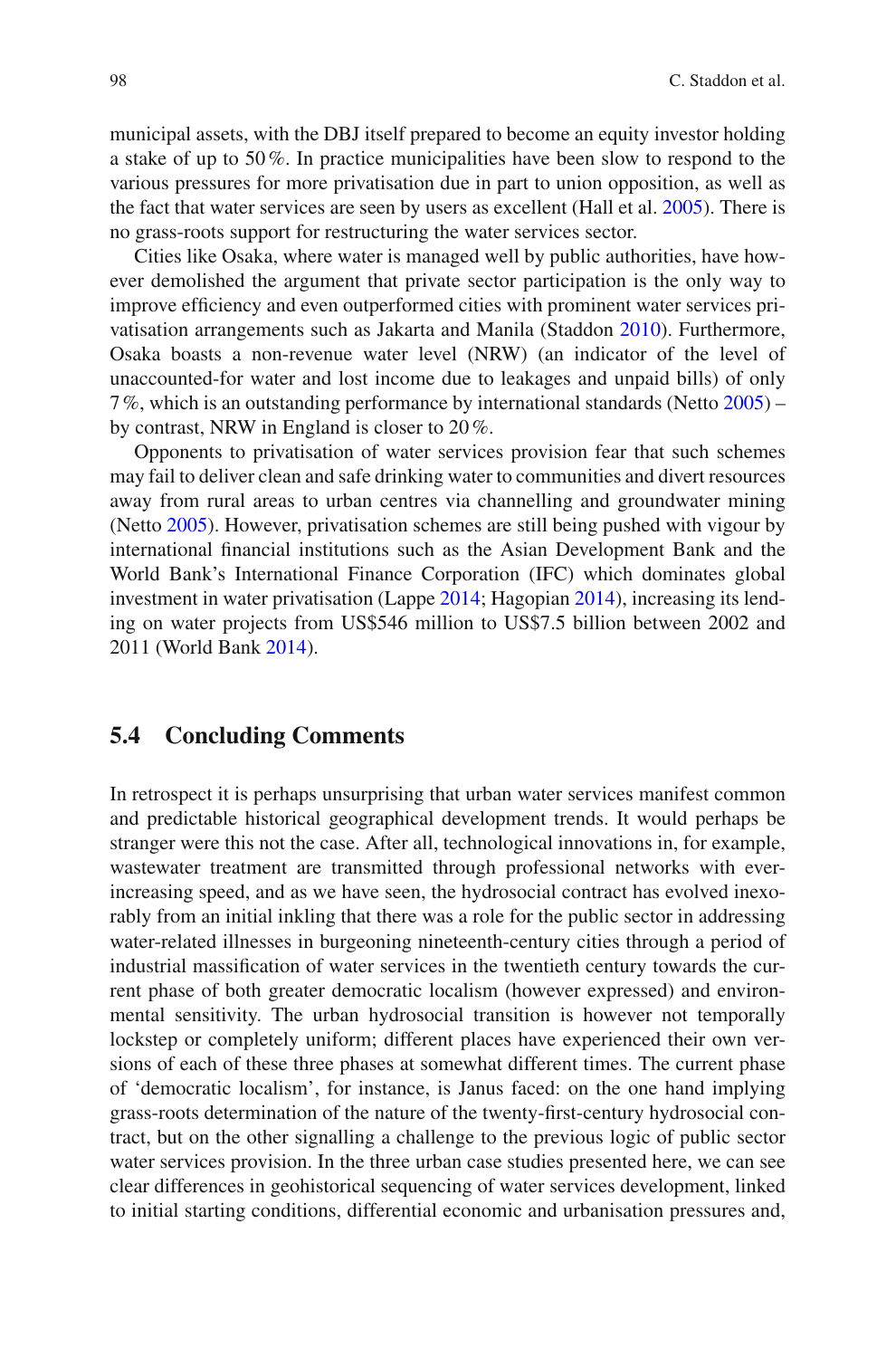especially, different political positions on the role of the local and central states in brokering water services development.

 With respect to urban water governance, the key preoccupation of this volume, there are also some clear historical patterns. First, cities tend to experience an initial public health driver for the extension and expansion of urban water services. Whether in the mid-nineteenth (Bristol), early twentieth (Osaka) or late twentieth (Kampala) centuries, increasing the density of cities also brings with it a clear need for *centralised command and control* over public health with some level of public sector involvement in water services an inevitable corollary. This involvement can entail either regulatory oversight or direct provision or both. In British cities public health-oriented 'Metropolitan Water Boards' were in place by the late nineteenth century, and similar institutions appeared later in Japanese and still later in East African cities. Sometimes these Water Boards provided water services themselves (a public provision model), and sometimes they merely acted to license and regulate private service providers. Either way, the state retained a significant role in policy formation and regulation, if not direct provision. In England and Wales these functions are now exercised by government agencies charged with regulation of drinking water quality (DWI), water business planning (Ofwat) and impact on the natural environment (Environment Agency). Since the Flooding and Water Management Act of 2010, urban authorities in England and Wales have had new statutory duties for flood planning and surface water management. In Osaka, these functions are all still largely managed within the OWB, though privatisation pressures may break up this vertically integrated system from 2015 forwards in accordance with Prime Minister Shinzo Abe's neo-liberal programme. Clearly, in Kampala, Uganda, the water services system is relatively poorly developed, particularly with respect to both wastewater and surface water management. Lack of clear government policy, political instability and economic weakness has meant that these sectors have developed primarily through programmes managed and funded by bilateral and multilateral aid organisations. Put another way, the Ugandan government has still to work out a clear hydrosocial contract with civil society, whereas in both Bristol and Osaka the basis of the hydrosocial contract has in recent years been shifted from mass service delivery towards biocentrism and resilience – alongside a shifting balance between public and private providers.

 Simultaneously the geographical scale of water services regulation has increasingly shifted towards the river basin or catchment, a transition that risks pitting strictly urban interests, whether bureaucratic or private, against the broader claims to manage river basins' resources in a more holistic way for the greater good (Molle and Hoanh [2011](#page-20-0) ). Yet, shifting the gaze of urban water management from cities to urban regions or river basins also allows the possibility of thinking more equitably about the distribution of water services costs and benefits from the usually more rural upper catchments to the usually more urban lower catchments. Such 'rescaling' of urban water governance has, for example, opened the way for considering how up-catchment land managers (e.g. farmers) can benefit from producing cleaner source waters for down-catchment cities through 'payment for ecosystems services' mechanisms. Yet 'rescaling' is also unavoidably contentious as different tiers of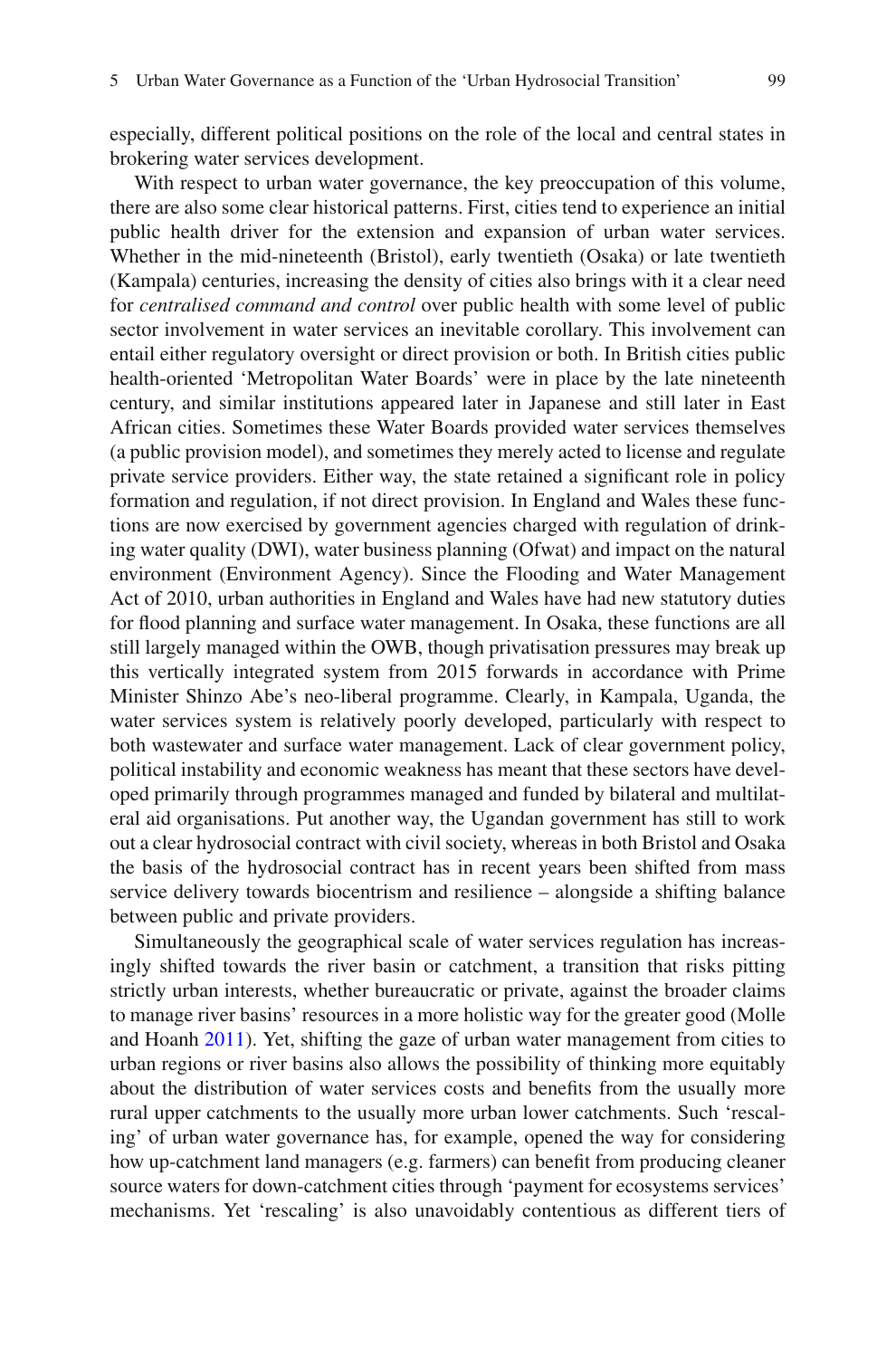<span id="page-19-0"></span>government vie for control over water resources whilst simultaneously shying away from responsibility for water services outcomes.

#### **References**

- Aquastat. (2015). A water database of the Food and Agriculture Organization of the United Nations (FAO – Land and Water Development Division). [http://www.fao.org/nr/water/aquastat/main/](http://www.fao.org/nr/water/aquastat/main/index.stm) [index.stm](http://www.fao.org/nr/water/aquastat/main/index.stm)
- Asian Development Bank. (2006). *Water for all: The review panel's final report and recommendations* . ADB, Manila. [http://www.adb.org.](http://www.adb.org/) Accessed 28 Apr 2006.
- Bakker, K. (2003). *An uncooperative commodity: Privatising water in England and Wales* . Oxford: Oxford University Press.
- Barraqué, B. (1998, August) Les politiques de l'eau en Europe (Les Européens ont-ils les moyens de leurs services d'eau). *Annales des ponts et chaussées*, 87, 24–32.
- Brown, R. R., & Morison, P. J. (2011). Understanding the nature of public and local policy commitment to water sensitive urban design. *Landscape and Urban Planning*, 99(2), 83–92.
- Brown, R. R., Keath, N., & Wong, T. H. F. (2009). Urban water management in cities: Historical, current and future regimes. *Water Science and Technology, 59* , 847–855.
- Corral, V. (2007). *Water privatization and ADB, its impacts and responses from peoples' movements* . Public Services International Research Unit, People's Forum on ADB, Kyoto, Japan, 5–6 May 2007. [http://www.waterjustice.org/uploads/attachments/1\\_ADB\\_Waterprivatization\\_](http://www.waterjustice.org/uploads/attachments/1_ADB_Waterprivatization_vpc_kyoto_apr07_eng.pdf) [vpc\\_kyoto\\_apr07\\_eng.pdf](http://www.waterjustice.org/uploads/attachments/1_ADB_Waterprivatization_vpc_kyoto_apr07_eng.pdf). Accessed 24 Oct 2014.
- Danert, K., Carter, R. C., Rwamwanja, R., Ssebalu, J., Carr, G., & Kane, D. (2003). The private sector in rural water and sanitation services in Uganda: Understanding the context and developing support strategies. *Journal of International Development, 15* (8), 1099–1114.
- Data360. (2014). *Average water use per person per day* . [http://www.data360.org/dsg.aspx?Data\\_](http://www.data360.org/dsg.aspx?Data_Set_Group_Id=757) [Set\\_Group\\_Id=757.](http://www.data360.org/dsg.aspx?Data_Set_Group_Id=757) Accessed 26 Oct 2014.
- Davis, J. (2001). London government 1850–1920: The Metropolitan Board of Works and the London County Council. *The London Journal*, 26(1), 47-56.
- Dickinson, H. W. (1954). *Water supply of greater London* . Leamington Spa: Newcomen Society.
- Directorate of Water Development. (2010). *Urban water supply guidelines [online]* . [http://www.](http://www.mwe.go.ug/index.php?option=com_docman&task=cat_view&gid=2&Itemid=223) [mwe.go.ug/index.php?option=com\\_docman&task=cat\\_view&gid=2&Itemid=223](http://www.mwe.go.ug/index.php?option=com_docman&task=cat_view&gid=2&Itemid=223). Accessed 24 Oct 2014.
- Global Water Intelligence (GWI). (2014). *Mayor set to shake up Osaka's water utility* . [http://www.](http://www.globalwaterintel.com/archive/14/12/general/mayor-set-shake-osakas-water-utility.html) [globalwaterintel.com/archive/14/12/general/mayor-set-shake-osakas-water-utility.html](http://www.globalwaterintel.com/archive/14/12/general/mayor-set-shake-osakas-water-utility.html). Global Water Intelligence Magazine 14(12) (December 2013). Accessed 24 Oct 2014.
- Hadlaw, J. (2011). Saving time and annihilating space: Discourses of speed in AT&T advertising, 1909–1929. *Space and Culture, 14* (1), 85–113.
- Hagopian, J. (2014). *Privatization of water as an owned commodity rather than a universal human right* . [http://www.globalresearch.ca/privatization-of-water-as-an-owned-commodity-rather](http://www.globalresearch.ca/privatization-of-water-as-an-owned-commodity-rather-than-a-universal-human-right/5378483)[than-a-universal-human-right/5378483.](http://www.globalresearch.ca/privatization-of-water-as-an-owned-commodity-rather-than-a-universal-human-right/5378483) Accessed 10 Dec 2014.
- Hall, P. (1969). Transportation. *Urban Studies, 6* (3), 408–435.
- Hall, D., Corral, V., Lobina, E., & Motte, R. D. L. (2005). Water privatisation and restructuring in Asia-Pacific. Public Services International Research Unit (PSIRU), University of Greenwich, London, UK.
- Halliday, S. (2001). *The great stink of London: Sir Joseph Bazalgette and the cleansing of the Victorian metropolis* . Gloucester: Alan Sutton Publishing Limited.
- Harris, L., Goldin, J. A., & Sneddon, C. (2013). *Contemporary water governance in the global south: Scarcity, marketization and participation* . London: Earthscan Publications.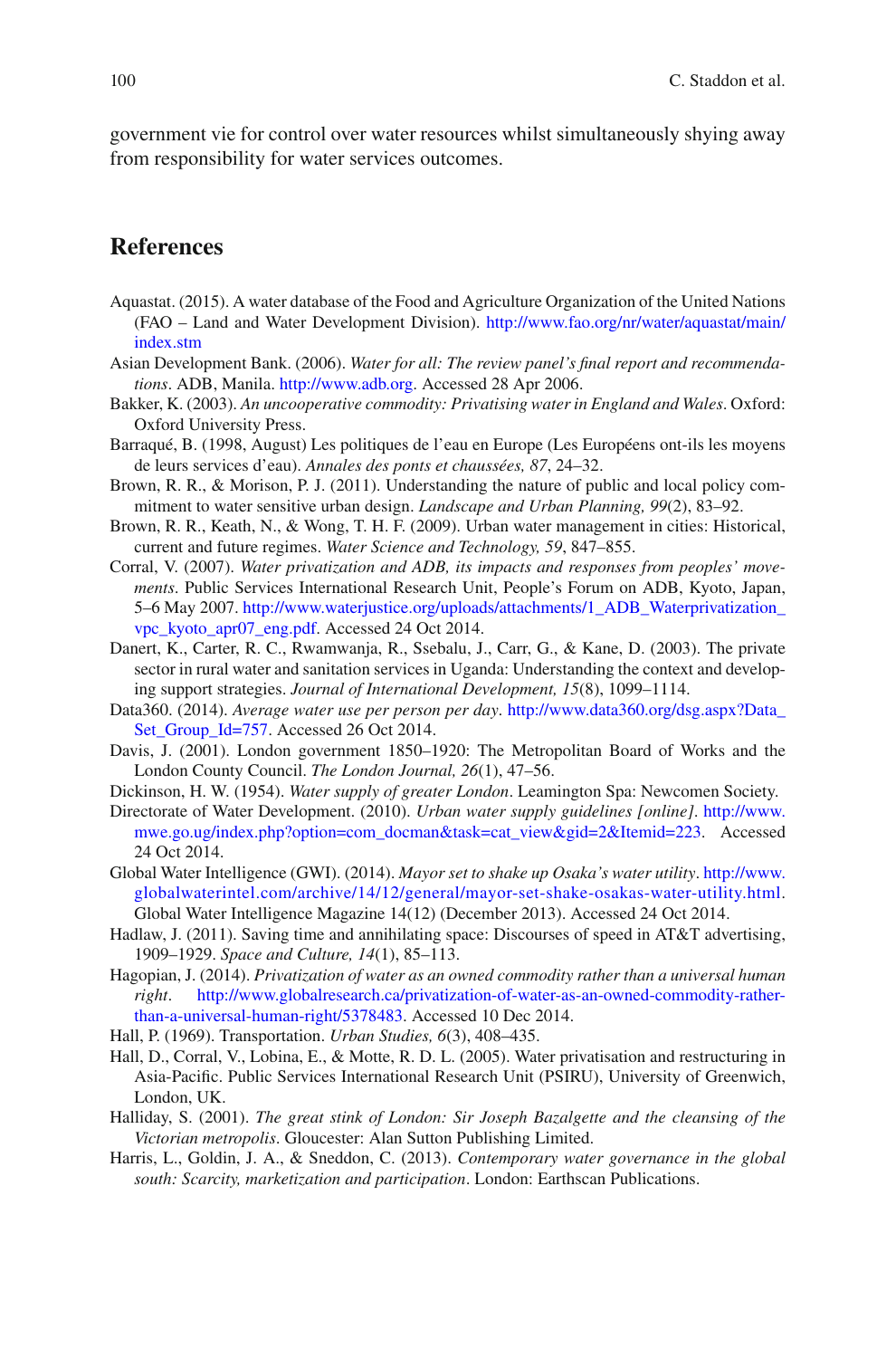- <span id="page-20-0"></span> Hopewell, M. R., & Graham, J. P. (2014). Trends in access to water supply and sanitation in 31 major sub-Saharan African cities: An analysis of DHS data from 2000 to 2012. *BMC Public Health, 14* , 208.
- Hughes, T. P. (1985). *Networks of power: Electrification in western society, 1880–1930*. Baltimore: Johns Hopkins University Press.
- Jaglin, S. (2004). Water delivery and metropolitan institution building in Cape Town: The problems of urban integration. *Urban Forum, 15* (3), 231–253.
- Lappe, A. (2014). *World Bank wants water privatized, despite risks* . [http://america.aljazeera.com/](http://america.aljazeera.com/opinions/2014/4/water-managementprivatizationworldbankgroupifc.html) [opinions/2014/4/water-managementprivatizationworldbankgroupifc.html.](http://america.aljazeera.com/opinions/2014/4/water-managementprivatizationworldbankgroupifc.html) Accessed 10 Dec 2014.
- Linton, J. (2010). *What is water? The history of a modern abstraction* . Vancouver: University of British Columbia Press (UBC Press).
- Lundqvist, J., Turton, A., & Narain, S. (2001). Social, institutional and regulatory issues. In C. Maksimovic & J. A. Tejada-Guilbert (Eds.), *Frontiers in urban water management: Deadlock or hope* (pp. 344–398). Cornwall: IWA Publishing.
- McGee, T. G. (2002). Reconstructing the Southeast Asian city in an era of volatile globalization. In T. Bunnell, L. Drummond, & H. Kong Chong (Eds.), *Critical reflections on cities in southeast Asia* (pp. 33–34). Singapore: Times Academic Press.
- McGrath, P. (1985). *A Bristol miscellany* . Gloucester: Alan Sutton Publishing Limited.
- McLaughlin, O., Kazooba, F., & Terry, A. (2014). Helping improve community-led management of water resources in Uganda. *Environmental Sciences, 22* (3), 63–69.
- Ministry of Finance, Planning and Economic Development. (2004). Poverty eradication action plan (2004/5-2007/8). Kampala, Uganda.
- Ministry of Health, Labour and Welfare., Government of Japan (MHLWGJ). (2008). *Policy and administration of water supply in Japan* . Water Supply Division, Health Service Bureau, Tokyo, Japan. [http://www.mhlw.go.jp/english/policy/health/water\\_supply/dl/policy\\_admin.](http://www.mhlw.go.jp/english/policy/health/water_supply/dl/policy_admin.pdf) [pdf](http://www.mhlw.go.jp/english/policy/health/water_supply/dl/policy_admin.pdf). Accessed 26 Oct 2014.
- Molle, F. (2001). Nirvana concepts, narratives and policy models: Insights from the water sector. *Water Alternatives, 1(1), 131-156.*
- Molle, F., & Hoanh, C. T. (2011). Implementing integrated river basin management in the Red River basin, Vietnam: A solution looking for a problem? *Water Policy, 13* (4), 518–534.
- MWE. (2006). *Water and sanitation sector performance report 2006* . Kampala, Uganda. [http://](http://www.mwe.go.ug/index.php?option=com_docman&task=cat_view&Itemid=223&gid=15) [www.mwe.go.ug/index.php?option=com\\_docman&task=cat\\_view&Itemid=223&gid=15](http://www.mwe.go.ug/index.php?option=com_docman&task=cat_view&Itemid=223&gid=15). Accessed 10 Dec 2013.
- MWLE. (1999). *A national water policy Kampala* . [http://www.ruwas.co.ug/reports/National%20](http://www.ruwas.co.ug/reports/National Water Policy.pdf) [Water%20Policy.pdf](http://www.ruwas.co.ug/reports/National Water Policy.pdf). Accessed 01 Dec 2013.
- National Water and Sewerage Corporation (NWSC) (Uganda). (2011). Uganda to build \$306m water treatment plant in Katosi. Water Technology, 18 April 2011.
- Netto, A. (2005). *World water day Asia: Private sector still eyeing to own every drop*. Focus on the global south.<http://focusweb.org/node/595>. Accessed 25 Oct 2014.
- Olivera, O., & Lewis, T. (2004). *Cochabamba! Water war in Bolivia* . Cambridge, MA: South End Press.
- Osaka Municipal Waterworks Bureau (OMWB). (2012). *Introducing the results of FY2012 Osaka City water quality testing* . [http://www.city.osaka.lg.jp/contents/wdu030/english/quality/check/](http://www.city.osaka.lg.jp/contents/wdu030/english/quality/check/kekka.html) [kekka.html.](http://www.city.osaka.lg.jp/contents/wdu030/english/quality/check/kekka.html) Accessed 26 Oct 2014.
- Osaka Municipal Waterworks Bureau (OMWB). (2014). *Osaka Municipal Waterworks Bureau: Asia and Pacifi c Trade Centre (ATC)* . <http://www.city.osaka.lg.jp/contents/wdu030/english/>. Accessed 26 Oct 2014.
- Poupeau, F., & Hardy, S. (2014). The self-organization of urban water management: the function of cooperatives in the big system of La Paz and El Alto (Bolivia). Unpublished draft paper.
- Schneier-Madanes, G. (Ed.). (2003). *Globalized water: A question of governance* . Dordrecht: Springer.